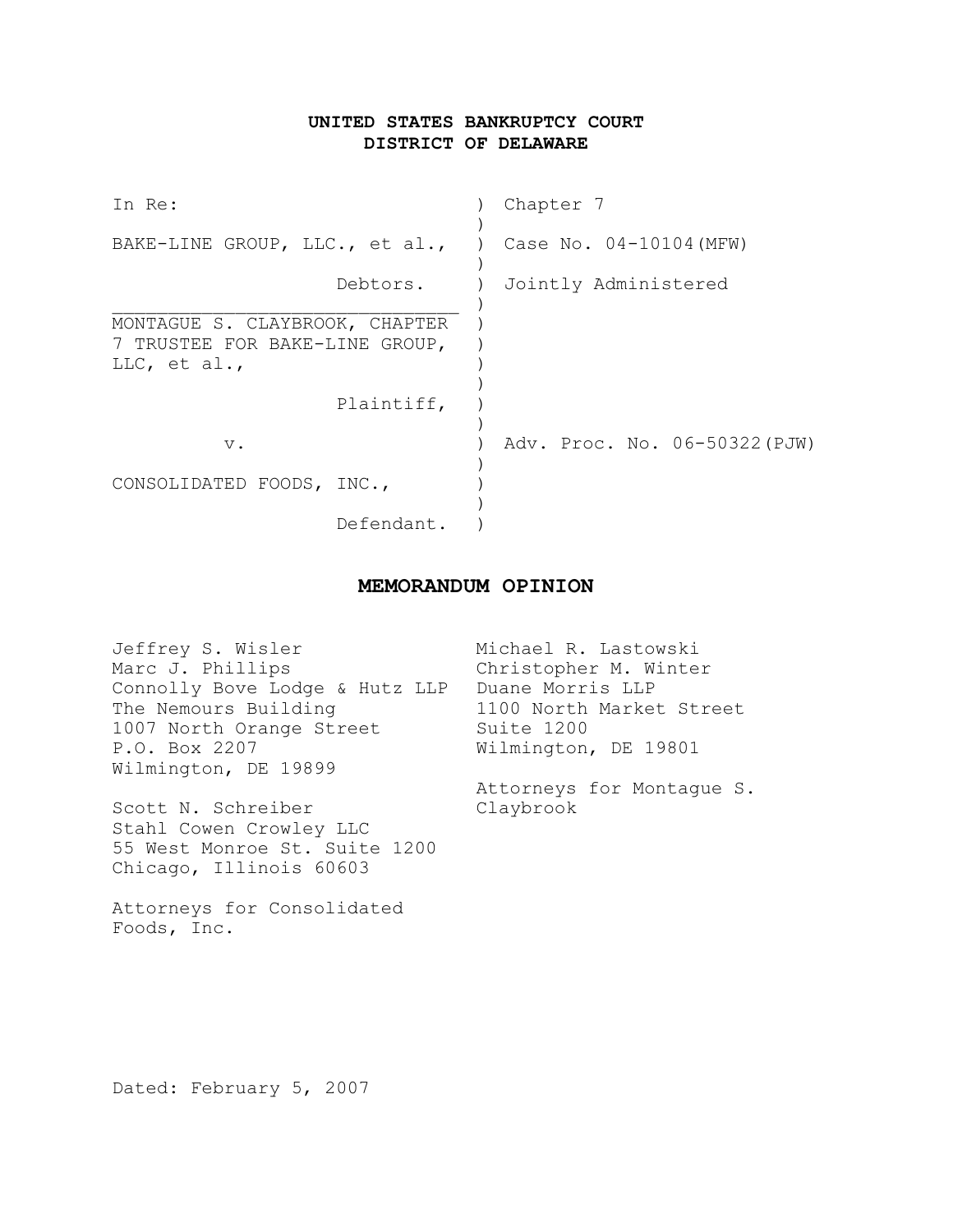$PN$  MeV

# **WALSH, J.**

Montague S. Claybrook's ("Plaintiff"), the Chapter 7 trustee for Bake-Line Group, LLC ("Debtor"), brings this preference action against Consolidated Foods, Inc. ("Defendant") to avoid a pre-petition transfer of \$139,208.24 from the Debtor to Defendant. This opinion is with respect to Defendant's motion for summary judgment (Doc. # 23) and Plaintiff's cross-motion for summary judgment (Doc. # 26). I find in favor of Defendant.

#### **BACKGROUND**

Defendant and the Debtor are unrelated entities and had no business relationship. Their only connection was that they had offices in the same building in suburban Chicago. (Adv. Doc. # 24, p. 2.) Unilever Bestfoods ("Unilever"), one of Defendant's customers, mailed Defendant a check for \$139,208.24 dated November 25, 2003. The payee on the check was Defendant, i.e., "Consolidated Foods, Inc." Apparently by mistake, the postman delivered the check to Debtor's office. (Id. at pp. 2-3.) The Debtor had no business relationship with Unilever. Nevertheless, the Debtor deposited the check into its bank account.<sup>1</sup> (Id. at p. 3.) Defendant intimates that the Debtor's actions were intentional by referring to the funds at issue as "stolen property," and "illgotten gains," and by alluding to the Debtor as a "thief." (Adv.

Though the parties do not address the issue, the Court assumes that the check was successfully deposited into the Debtor's bank account as a result of the bank's failure to note that the payee on the check was not the Debtor.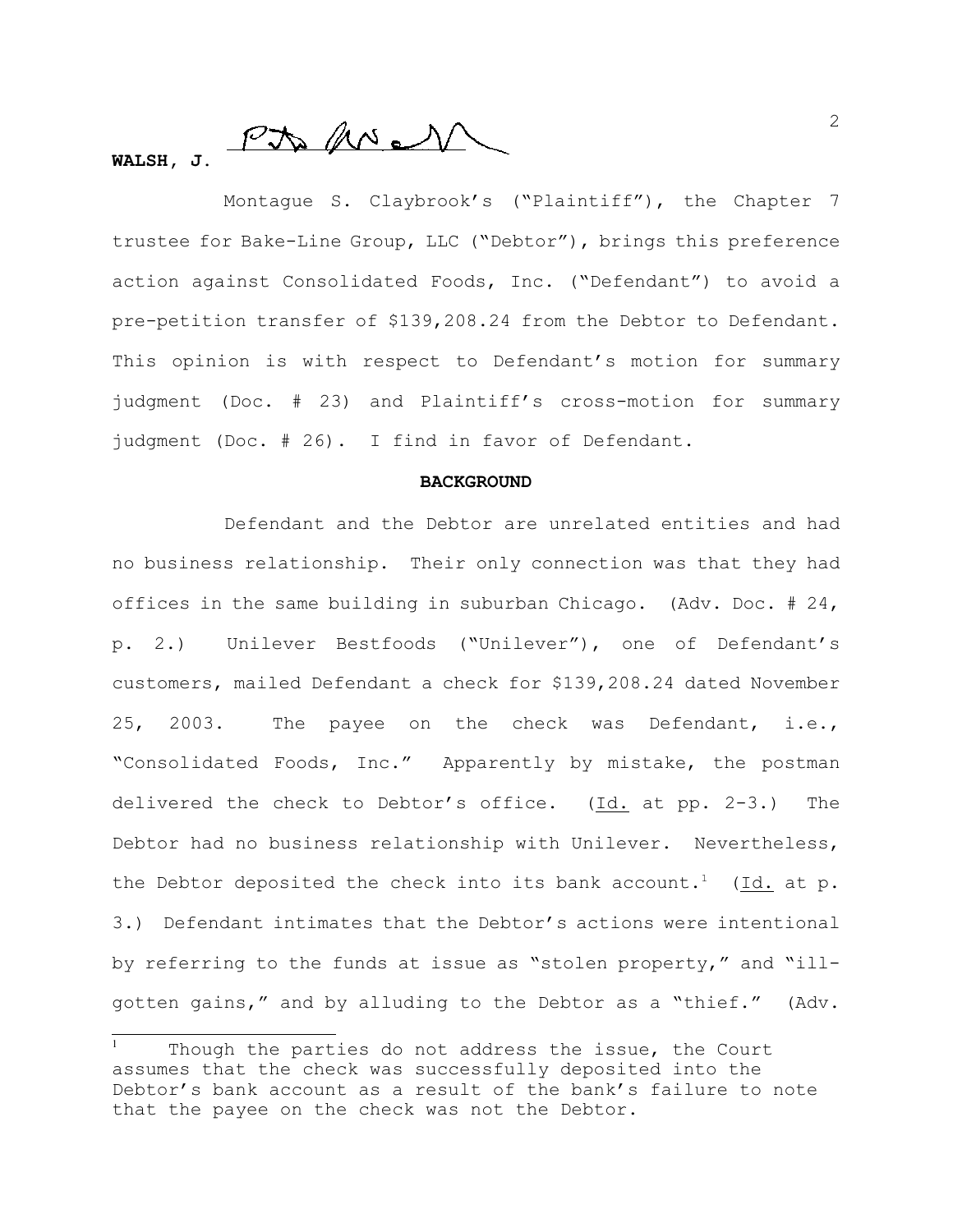Doc. # 29 pp. 1, 2, 3.) Plaintiff claims that "'there is no evidence of theft' in this case." (Adv. Doc. # 30, p. 6.) However, neither Plaintiff nor Defendant present any evidence to show that the Debtor's deposit of Defendant's check was either intentional or a mistake.

Defendant later discovered that the Debtor had deposited the check from Unilever after contacting Unilever to inquire about the payment. (Adv. Doc. # 24, p. 3.) Defendant then contacted the Debtor to request return of the funds. (Id.) The Debtor, acknowledging that it was not entitled to the funds, transferred \$139,208.24 to Defendant by check on or about January 8, 2004. (Adv. Doc. # 25, p. 2.) On January 12, 2004, the Debtor filed a petition for bankruptcy under Chapter 7 of the Bankruptcy Code.<sup>2</sup> (Adv. Doc. # 26, p. 1.) On January 12, 2006, Plaintiff filed the instant action against Defendant to recover the money as a preferential transfer under § 547 (b) or as a fraudulent conveyance under  $$548$  and  $$544(b)$ . By stipulation, the fraudulent conveyance count was later dismissed with prejudice (Doc. # 36).

#### **DISCUSSION**

#### Standard for Summary Judgment

Summary judgment is appropriate "if the pleadings, depositions, answers to interrogatories, and admissions on file, together with the affidavits, if any, show that there is no genuine

Individual sections of the Bankruptcy Code will be cited <sup>2</sup> herein as "§ ."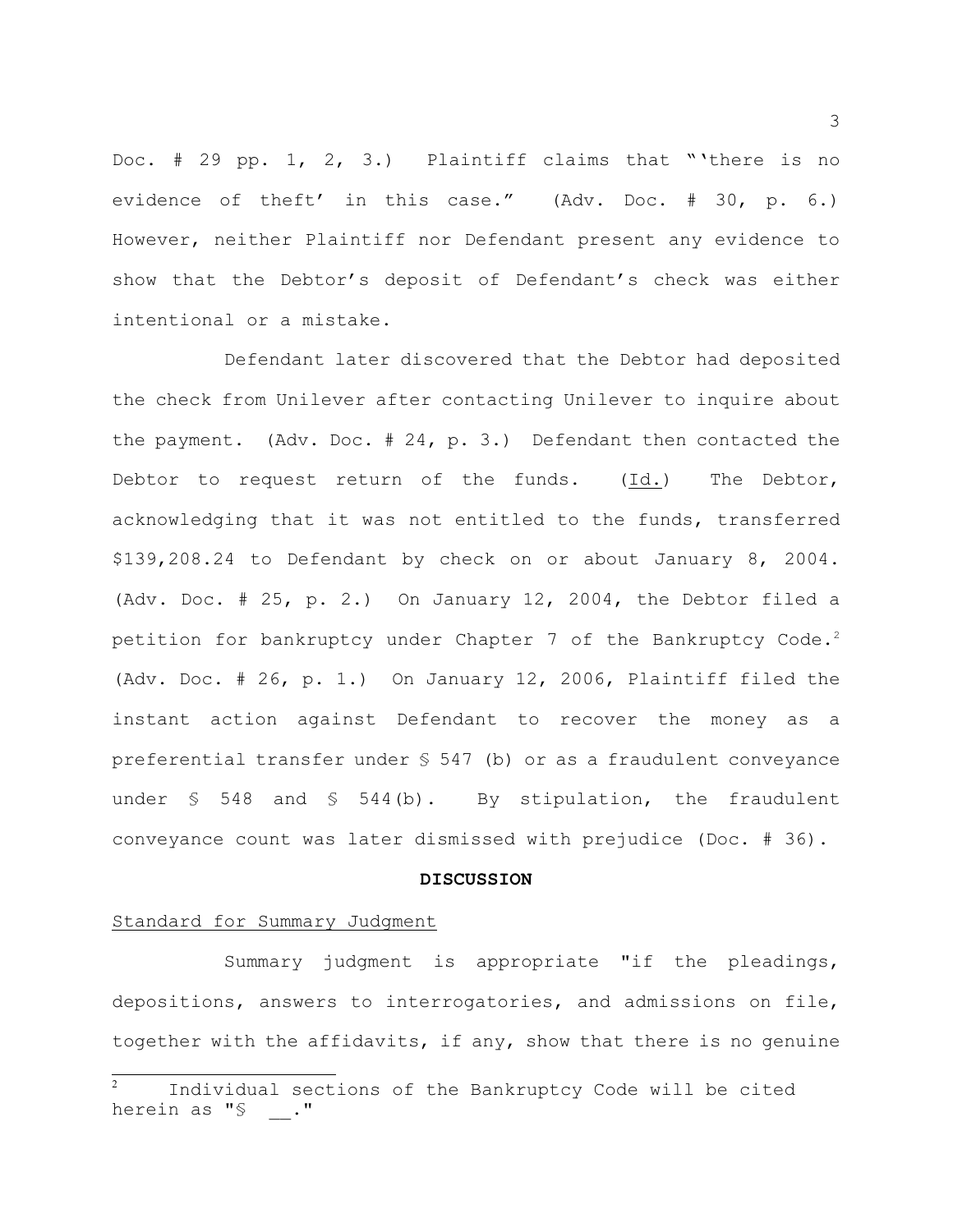issue as to any material fact and that the moving party is entitled to judgment as a matter of law." Fed. R. Civ. P. 56(c). In deciding motions for summary judgment, a court must view all facts in the light most favorable to the non-moving party. Morton Int'l, Inc. v. A.E. Staley Mfg. Co., 343 F.3d 669, 680 (3d Cir. 2003). The essential facts involved here are not in dispute, but the applicable law is.

#### Preference

Plaintiff claims that in remitting the \$139,208.24 to Defendant, the Debtor committed an avoidable preference under § 547(b). In order to show that the payment constituted a preference, Plaintiff must show that the transfer was

of an interest of the debtor in property— (1) to or for the benefit of a creditor; (2) for or on account of an antecedent debt owed by the debtor before such transfer was made; (3) made while the debtor was insolvent; (4) made-- (A) on or within 90 days before the date of the filing of the petition; or (B) between ninety days and one year before the date of the filing of the petition, if such creditor at the time of such transfer was an insider; and (5) that enables such creditor to receive more than such creditor would receive if-- (A) the case were a case under chapter 7 of this title; (B) the transfer had not been made; and (C) such creditor received payment of such debt to the extent provided by the provisions of this title.

 $$547(b).$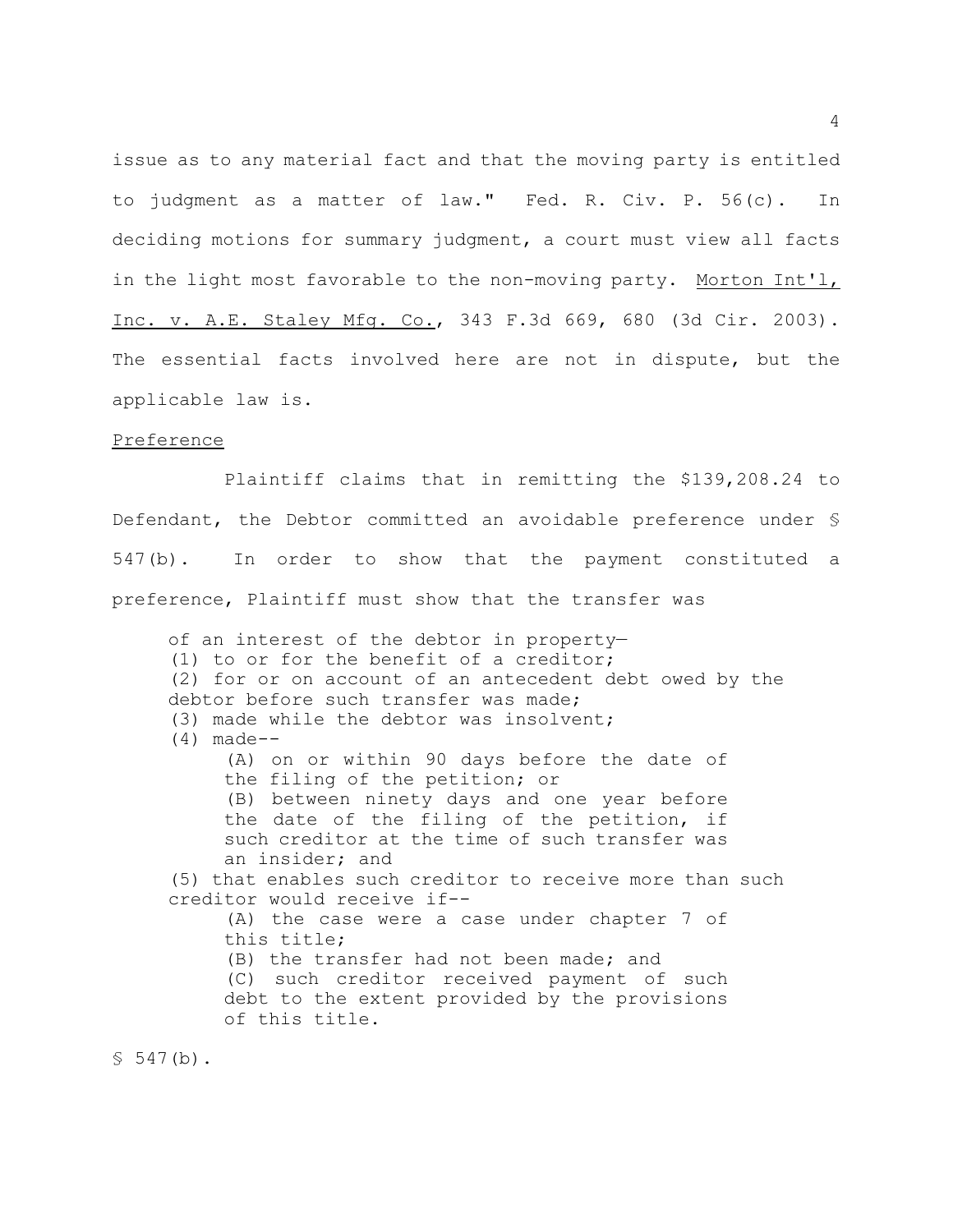Plaintiff's efforts to show that the Debtor's payment to Defendant was a preference as contemplated by  $$547(b)$  fail in three respects: (1) the Debtor's transfer to Defendant was not a transfer "of an interest of the debtor in property" as required by § 547(b) because the Debtor never had any interest in the money; (2) the transfer was not "of an interest of the debtor in property" because while the money was in the Debtor's bank account, the Debtor was only holding the money in constructive trust for Defendant; and (3) Defendant was not a "creditor" as contemplated under  $\S$  547(b)(1).

### The Debtor Never Had an Interest in Defendant's Money

Defendant argues that the Debtor's transfer to Defendant was not a transfer "of an interest of the debtor in property." The Bankruptcy Code does not define what "interest" or "property" means in the context of  $\S$  547(b). However, in Begier v. IRS, 496 U.S. 53, 65 (1990), the U.S. Supreme Court clearly articulated the test to be applied in a § 547(b) action:

> This [§ 547(b)] mechanism prevents the debtor from favoring one creditor over others by transferring property shortly before filing for bankruptcy. Of course, if the debtor transfers property that would not have been available for distribution to his creditors in a bankruptcy proceeding, the policy behind the avoidance power is not implicated.

> > \* \* \*

"[P]roperty of the debtor" subject to the preferential transfer provision is best understood as that property that would have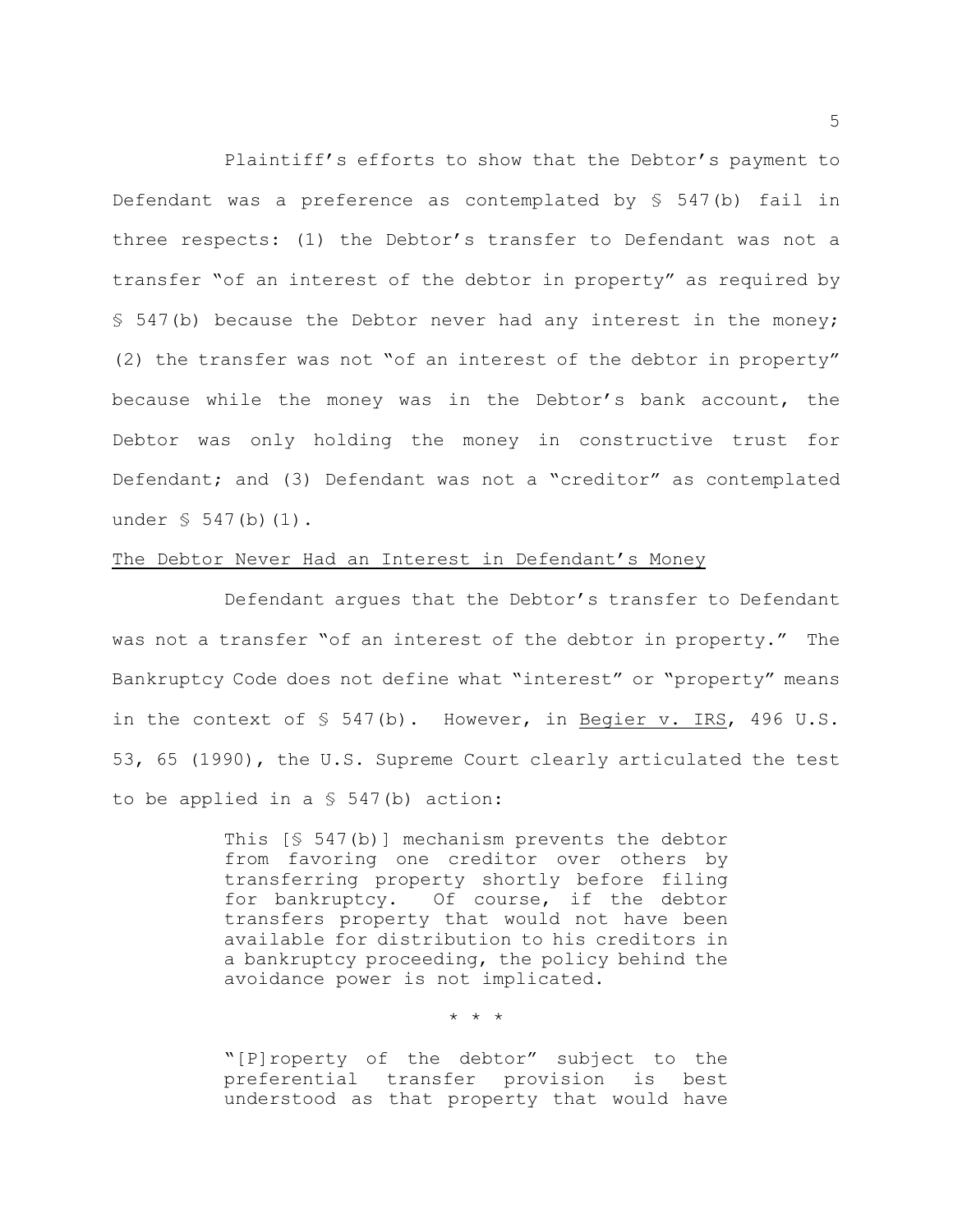been part of the estate had it not been transferred before the commencement of bankruptcy proceedings.

496 U.S. at 58.

See also Mitsui Mfrs. Bank v. Unicom Computer Corp. (In re Unicom Computer Corp.), 13 F.3d 321, 324 (9th Cir. 1994). To determine whether the money at issue in this case would have entered the Debtor's bankruptcy estate if the Debtor had never transferred it, we must look to  $\S$  541, which states that a debtor's bankruptcy estate is comprised of "all legal or equitable interest of the debtor in property as of the commencement of the case." § 541(a)(1). A debtor may not increase its rights to property through the filing of a bankruptcy petition. 5 Collier on Bankruptcy § 541.04 (15th ed. 2006) ("[541(a)(1)] is not intended to expand the debtor's rights against others beyond what rights existed at the commencement of the case. . . . The trustee can assert no greater rights than the debtor had on the date the case was commenced."). To determine whether the Debtor had a legal or equitable interest in the money, we must look to state law. Butner v. United States, 440 U.S. 48, 55 (1979) ("Property interests are created and defined by state law. Unless some federal interest requires a different result, there is no reason why such interests should be analyzed differently simply because an interested party is involved in a bankruptcy proceeding.").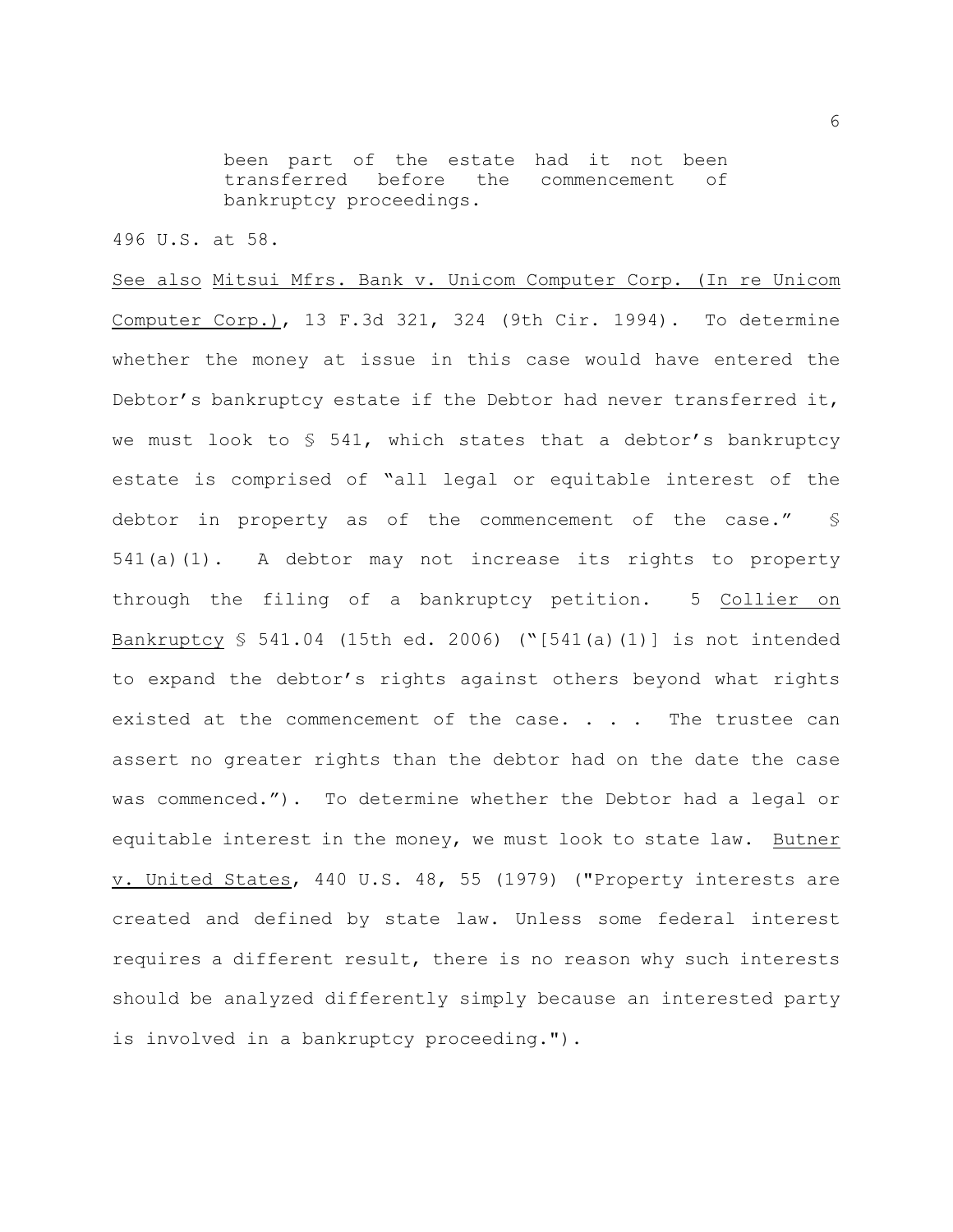Under Illinois law,  $3$  a party cannot obtain an ownership interest in property through theft or conversion. See Scholes v. Lehmann, 56 F.3d 750, 759 (7th Cir. 1995) ("A theft cannot pass good title."); People ex rel. Russell v. Michigan Ave. Trust Co., 233 Ill. App. 428, 430 (1924) ("[T]he owner of property cannot be devested of his title thereto without his consent."). Several courts have found that when a debtor has only "bald possession" of assets at the time of filing and no legal or equitable interest, those assets do not enter the bankruptcy estate. In re Sielaff, 164 B.R. 560, 567 n.7 (Bankr. W.D. Mich. 1994); In re Printup, 264 B.R. 169, 174 (Bankr. E.D. Tenn. 2001); In re Dynamic Technologies Corp., 106 B.R. 994, 1005 (Bankr. D. Minn. 1989).

It seems clear to me that whether the Debtor's cashing of the check was a theft or a mistake, the Debtor could not claim an ownership interest, either legal or equitable. If the transfer had not been made prior to the petition date, the Debtor would be holding funds in the amount of \$139,208.24 wrongfully withheld from the entity (Defendant) with undisputed legal and equitable rights. Since the Debtor had no legal or equitable interest in those funds, they could not be estate property available for distribution to the estate's creditors. Indeed, the fact that the Debtor, upon being advised of the wrongful transaction, immediately returned the funds to Defendant indicates that the Debtor understood that it had

Defendant asserts that Illinois law applies in this case and Plaintiff does not assert otherwise. (Adv. Doc. # 26, p. 8 n.3.)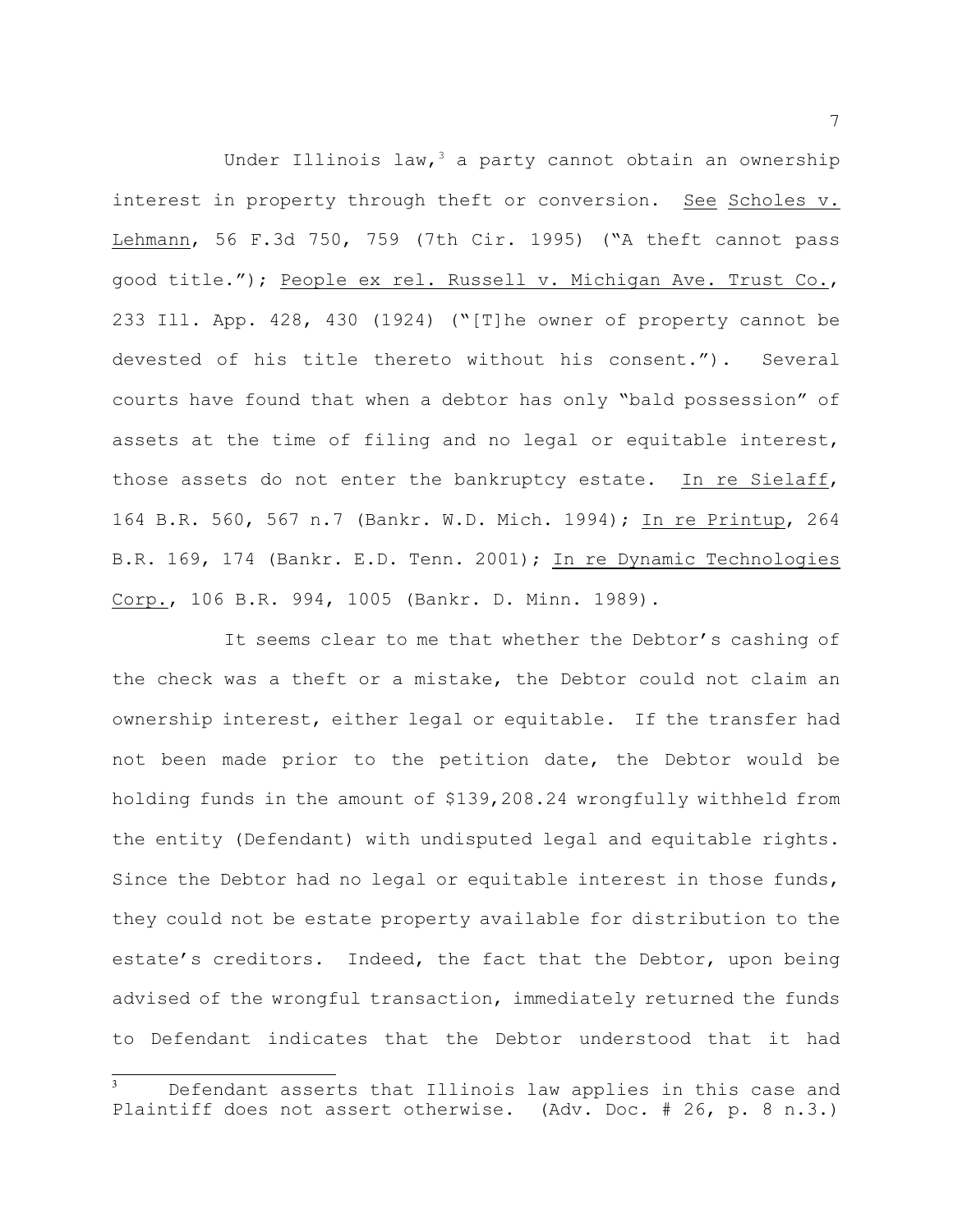neither a legal nor an equitable interest in the money. Without any interest in the money, it could have never entered the bankruptcy estate, and therefore Plaintiff cannot regain the money through a preference action. The Court of Appeals for the Seventh Circuit discussed an analogous hypothetical situation in Belisle v. Plunkett:

If the debtor possesses a stolen diamond ring, the real owner's rights would trump those of a judgment creditor, and under the Code therefore would defeat the claims of all of the debtor's creditors. Whether or not we say that the debtor holds the ring in "constructive trust" for the owner is a detail. Under state law the owner's claims are paramount; the debtor could not defeat those rights by pledging or selling the ring, and the creditors in bankruptcy receive only what state law allows them.

877 F.2d 512, 515 (7th Cir. 1989) cert. denied sub nom. Belisle v. Anzivino, 493 U.S. 893 (1989)).

I do not believe that Congress wrote § 547(b) intending to treat parties that have had their property stolen or converted by the debtor as equals with creditors who willingly lent money to the debtor or otherwise engaged in business transactions with the debtor. Rather, Congress intended § 547 to ensure equal distribution among similarly situated creditors. See 5 Collier on Bankruptcy § 547.01 ("[T]he preference provisions facilitate the prime bankruptcy policy of equality of distribution among creditors of the debtor. Any creditor that received a greater payment than others of its class is required to disgorge so that all may share equally.").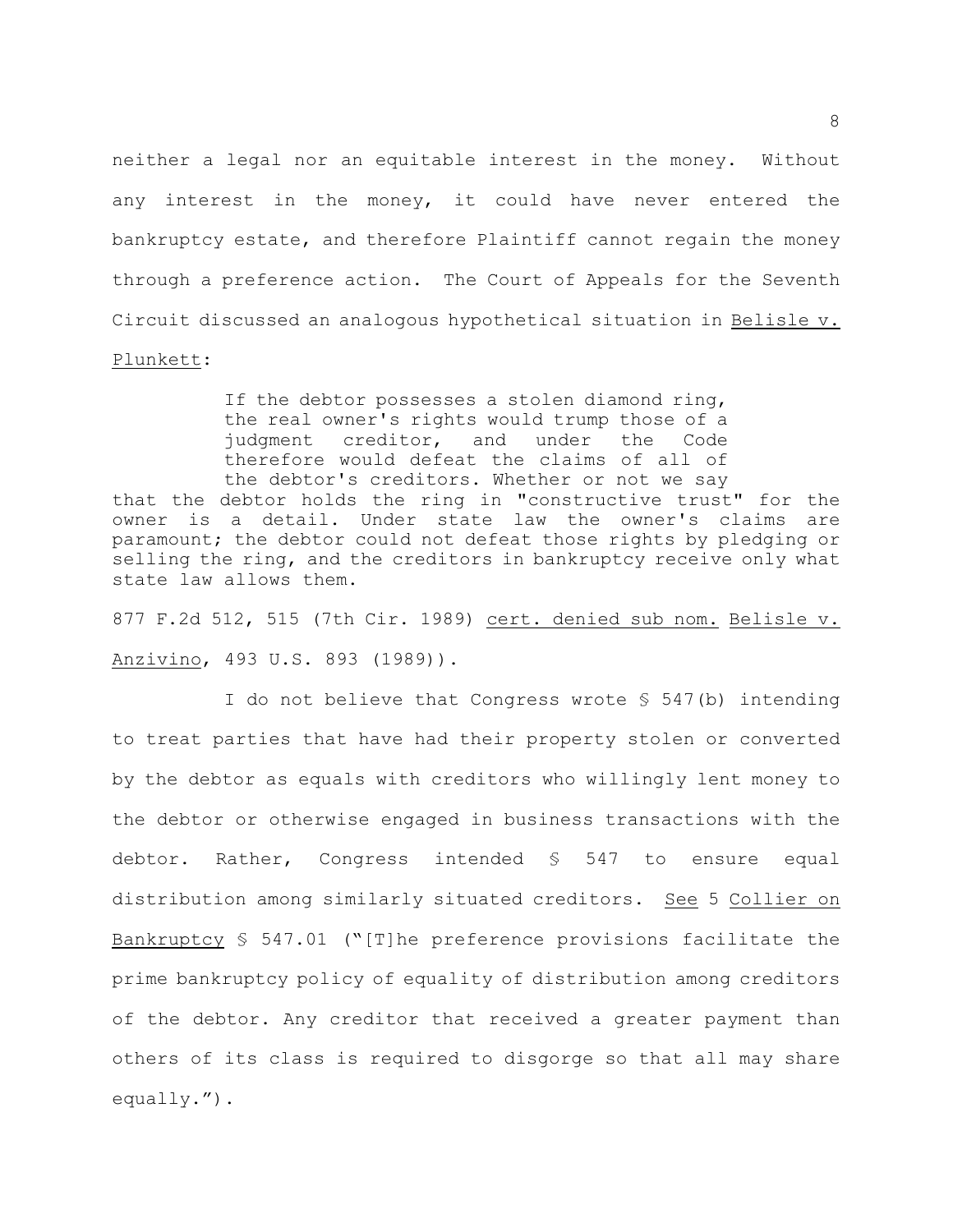#### The Debtor Held the Money for Defendant in a Constructive Trust

Defendant argues the Debtor's transfer to Defendant was not a transfer of an interest in property because while the money was in the Debtor's bank account, the Debtor was merely holding the property in a constructive trust for Defendant. The determination of whether a constructive trust applies is a question of state law. In re Howard's Appliance Corp., 874 F.2d 88, 93 (2d Cir. 1989). Under Illinois law, constructive trusts serve as a remedy when a party has conferred a benefit upon another party because of a mistake, thereby unjustly enriching the other party:

> 'A person who has conferred a benefit upon another because of a mistake, whether or not the mistake was induced by fraud or misrepresentation, is entitled to restitution only if the mistake caused the conferring of the benefit.'

Martin v. Heinold Commodities, 643 N.E.2d 734, 745 (Ill. 1994) (quoting Restatement of Restitution § 9 (1937)). "[A] constructive trust is imposed to prevent unjust enrichment by imposing a duty on the person receiving the benefit to convey the property back to the person from which it was received." Id.; see also Suttles v. Vogel, 533 N.E.2d 901, 904 (Ill. 1988) ("The sole duty of the constructive trustee is to transfer title and possession of the wrongfully acquired property to the beneficiary").

Defendant argues that because the Debtor only held the money in constructive trust before transferring it to Defendant,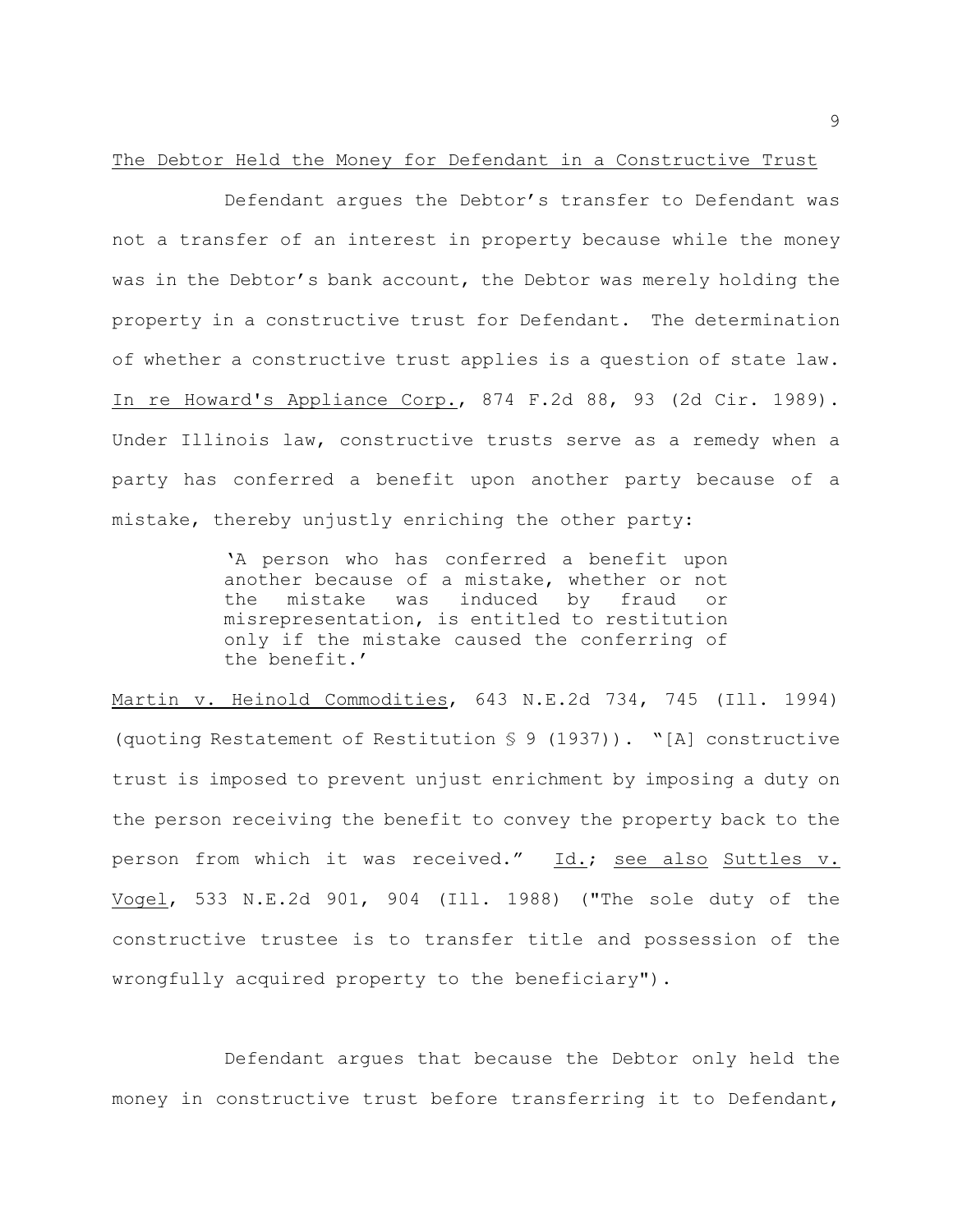the money would not have entered the Debtor's estate if the transfer had not taken place. Section 541(d) provides,

> Property in which the debtor holds, as of the commencement of the case, only legal title and not an equitable interest . . . becomes property of the estate . . . only to the extent of the debtor's legal title to such property, but not to the extent of any equitable interest in such property that the debtor does not hold.

The Third Circuit has held that this section serves to exclude from the debtor's bankruptcy estate any of the debtor's property held in constructive trust for another party at the time of a bankruptcy filing. Official Comm. of Unsecured Creditors of Columbia Gas Transmission Corp. v. Columbia Gas Sys. (In re Columbia Gas Sys., Inc.), 997 F.2d 1039, 1059 (3d. Cir. 1993) cert. denied 510 U.S. 1110 (1994); see also Kamand Constr., Inc. v. Prop. Mgmt. (In re Kamand Constr., Inc.), 298 B.R. 251, 254 (Bankr. M.D. Pa. 2003). In this regard § 541(d) treats constructive trusts the same as express trusts. In re Unicom Computer Corp., 13 F.3d at 324-25; In re Howard's Appliance Corp., 874 F.2d at 93; Vineyard v. McKenzie (In re Quality Holstein Leasing), 752 F.2d 1009, 1012 (5th Cir. 1985). 4

Some courts have questioned whether courts should treat constructive trusts and express trusts equally under  $\S$  541(d) given that constructive trusts are merely remedies for unjust enrichment. See, e.g., Berger, Shapiro & Davis, P.A. v. Haeling (In re Foos), 183 B.R. 149, 159 (N.D. Ill. 1995); XL/Datacomp v. Wilson (In re Omegas Group), 16 F.3d 1443 (6th Cir. 1994). In Foos the bankruptcy court held that because a constructive trust is "a remedy for unjust enrichment, not a real trust," which gives the "'beneficiary'" no "equitable, or any other, interest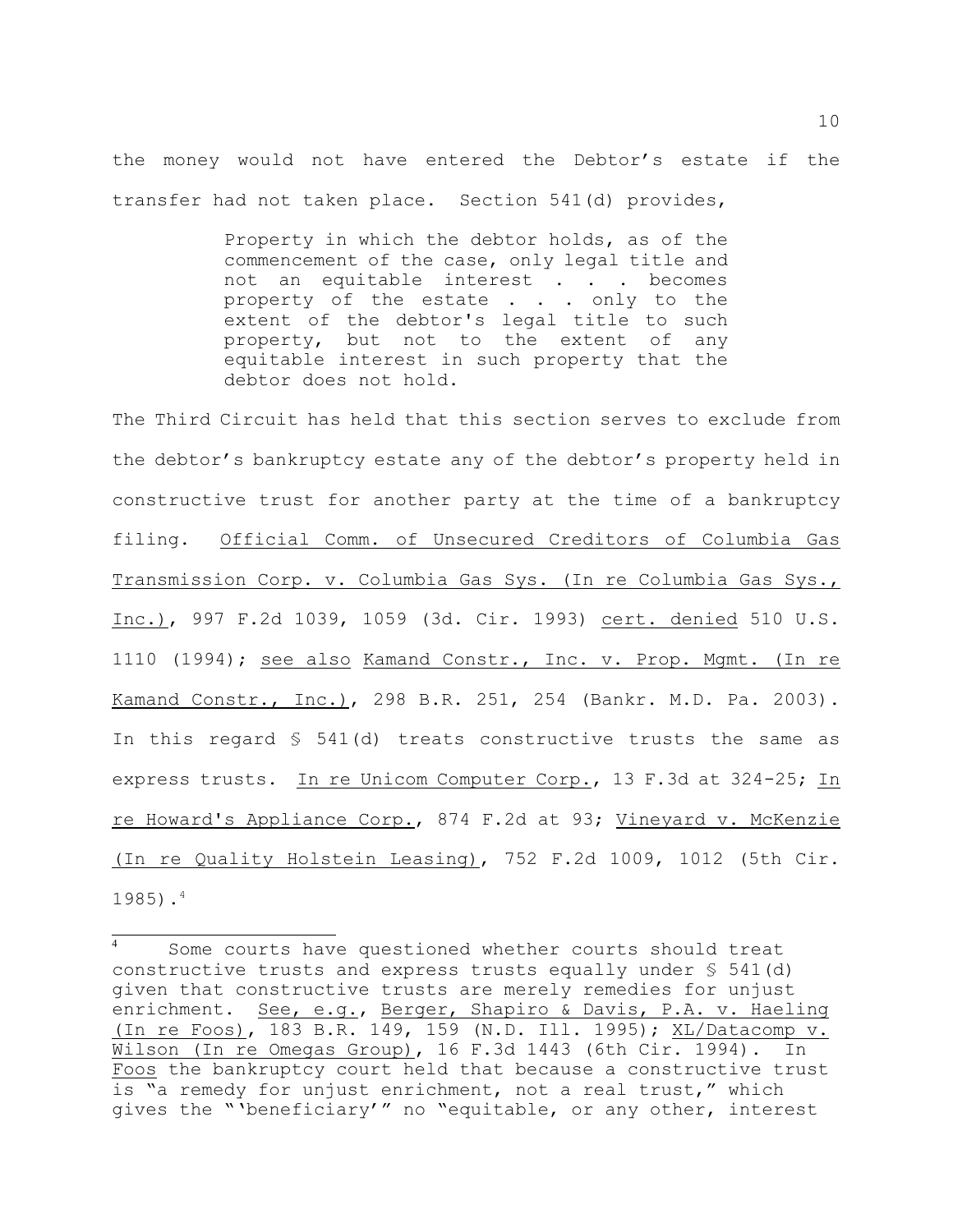If the Debtor held the money in constructive trust for Defendant during the time that it was in the Debtor's bank account, then the money would not have entered the Debtor's estate had the Debtor never returned the money to Defendant. Therefore, if a constructive trust existed, then, as noted above, the Debtor never had an interest in the property sufficient to support a preference claim under  $\S$  547(b). Cf. Begier, 496 U.S. at 58. The issue that this Court must resolve then is whether a constructive trust was created, and if so, when?

Situations occasionally arise where property ostensibly belonging to the debtor will actually not be property of the debtor, but will be held in trust for another. For example, if the debtor has incurred medical bills that were covered by insurance, and the insurance company had sent the payment of the bills to the debtor before the debtor had paid the bill for which the payment was reimbursement, the payment would actually be held in constructive trust for the person to whom the bill was owed.

H.R. Rep. No. 95-595, 95th Cong, 1st Sess. 368 (1977); S. Rep. No. 989, 95th Cong. 2d Sess. 82 (1978), reprinted in 1978 U.S.C.C.A.N. 5963, 5787, 5868, 6324. The foregoing hypothetical evidences that Congress intended § 541(d) to exclude property from the bankruptcy estate where the debtor has the property in its possession, but lacks control or ownership. City of Springfield v. Ostrander (In re LAN Tamers, Inc.), 329 F.3d 204, 210 (1st Cir. 2003), cert. denied, 540 U.S. 1047 (2003).

in the property," § 541 does not serve to keep property held in a constructive trust out of the bankruptcy estate. 183 B.R. at 154. However, this interpretation appears to be contrary to Congress' intent in enacting 541(d), as evidenced by the legislative history, which states: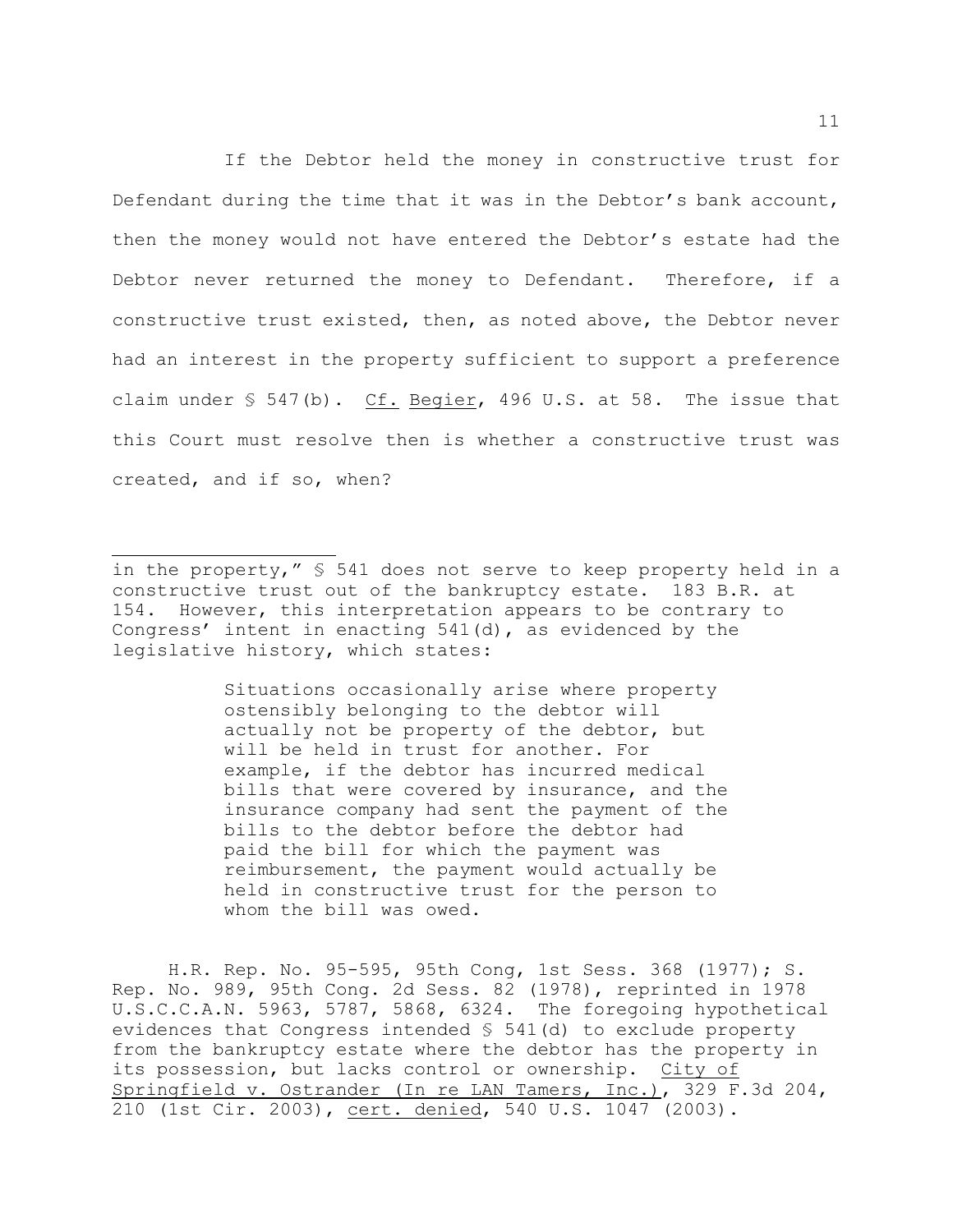Plaintiff argues that, under Illinois law, a constructive trust does not exist until a court makes a judicial pronouncement of its existence. As Defendant never obtained a ruling of a court stating that the Debtor held Defendant's money in a constructive trust, Plaintiff argues that no constructive trust was ever created.

There is contradicting case law concerning the timing of the creation of constructive trusts under Illinois law. There are several cases that state that a constructive trust arises at the moment that circumstances arise that would warrant the imposition of a constructive trust.<sup>5</sup> The most prominent of these cases is

Compton v. Compton, 111 N.E.2d 109, 113 (Ill. 1953) ("A constructive trust arises when the legal title to money or property is obtained by a person in violation, express or implied, of some duty owing to him who is equitably entitled thereto."); Cohon v. Oscar L. Paris Co., 149 N.E.2d 472, 476 (Ill. App. Ct. 1958) ("Where a person holding title to property is subject to an equitable duty to convey it to another on the ground that he would be unjustly enriched if he were permitted to retain it, a constructive trust arises.") (quoting Restatement of Restitution § 160 (1937)); Mortell v. Beckman, 157 N.E.2d 63, 65 (Ill. 1959) ("[W]here one occupies the fiduciary relation of agent for another, and thereby gains something for himself which in equity and good conscience he should not be permitted to keep, equity will raise a constructive trust and compel him either to turn it over to the equitable owner, or to otherwise execute the trust as the court may direct."); In re Estate of Rupp, 281 N.E.2d 717, 720 (Ill. App. Ct. 1972) ("In situations where a fiduciary transcends that confidence by using the subject property for his or her own benefit, a constructive trust will arise by operation of law."); Hagerty v. General Motors Corp., 302 N.E.2d 678 (Ill. App. Ct. 1973) ("A constructive trust comes into being immediately upon the happening of the circumstances that give rise to the remedy of restitution."); Perlman v. First Nat'l Bank, 305 N.E.2d 236, 250 (Ill. App. Ct. 1973) (same); Stansbury v. United States, 543 F. Supp. 154, 157 (N.D. Ill. 1982), aff'd, 735 F.2d 1367 (7th Cir. 1984) ("The law in Illinois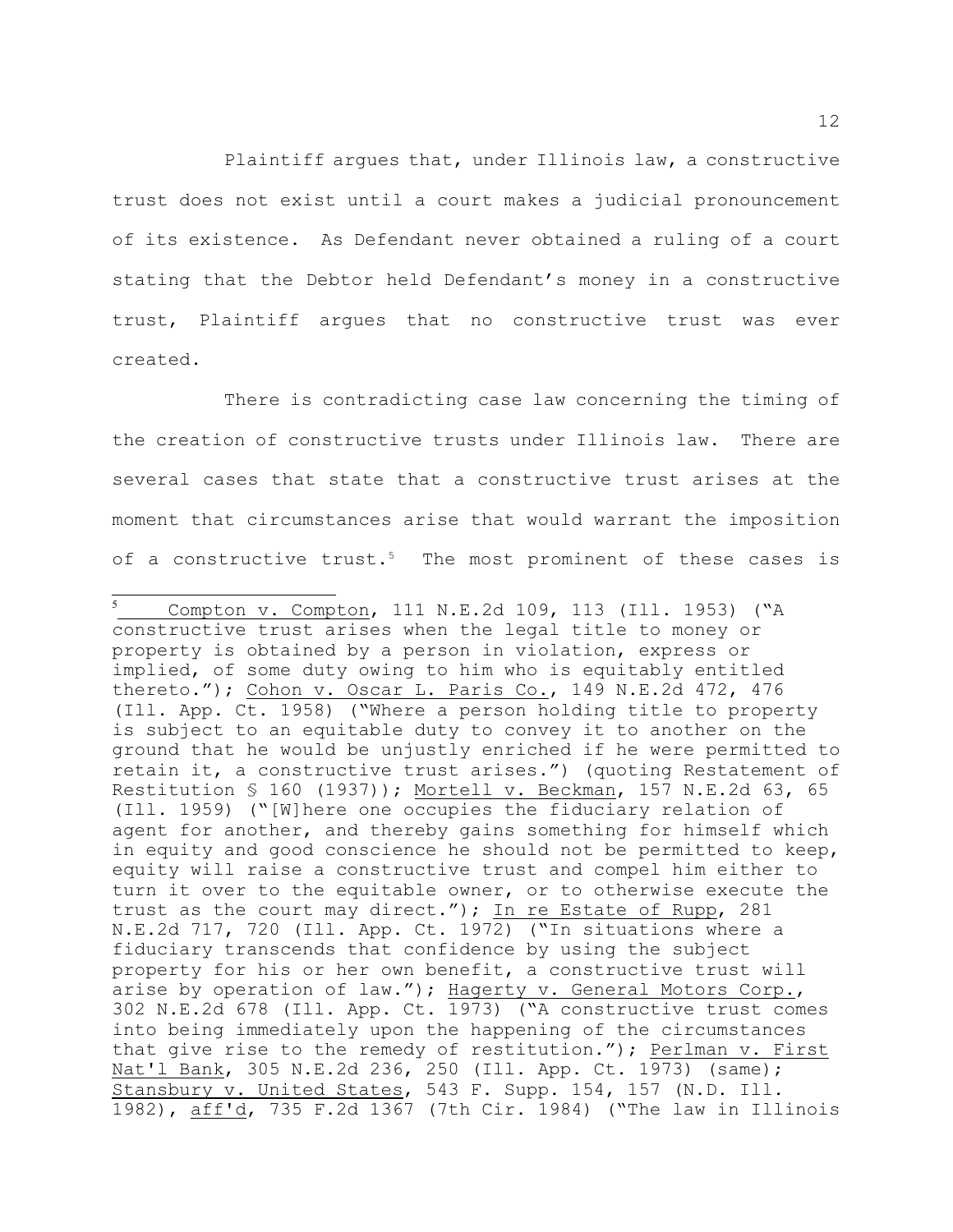Stansbury v. United States, in which the District Court ruled that "a constructive trust arises at the time of the wrong." 543 F. Supp. 154, 157 (N.D. Ill. 1982), aff'd, 735 F.2d 1367 (7th Cir. 1984). Stansbury, and all of the cases that similarly hold that a constructive trust arises as soon as there are grounds to impose one, are all at least 25 years old, with the exception of Martin v. Heinold Commodities, 643 N.E.2d at 745. More recent case law states that a constructive trust does not arise until a court makes a judicial pronouncement of its existence.<sup>6</sup> These cases are typified by the ruling of the Illinois Supreme Court in Suttles v. Vogel, in which the court stated that a constructive trust is not

is clear that a constructive trust arises at the time of the wrong."); Martin, 643 N.E.2d at 745 (quoting Restatement of Restitution § 160 (1937)).

Suttles, 533 N.E.2d at 904 ("A constructive trust is created when a court declares the party in possession of wrongfully acquired property as the constructive trustee of that property."); Pottinger v. Pottinger, 605 N.E.2d 1130, 1137 (Ill. Ct. App. 1992); Eldridge v. Eldridge, 617 N.E.2d 57, 62 (Ill. App. Ct. 1993); Frederickson v. Blumenthal, 648 N.E.2d 1060, 1061 (Ill. App. Ct. 1995) (same); Almar Communs. v. Telesphere Communs. (In re Telesphere Communs.), 205 B.R. 535, 545 (N.D. Ill. 1997) (same); Dunham v. Kisak, No: 98-CV-0338-PER, 1998 U.S. Dist. LEXIS 22660, at \*16 (S.D. Ill. Dec. 16 1998) (same); Smithberg v. Ill. Mun. Ret. Fund, 735 N.E.2d 560, 566 (Ill. 2000) (same); Scholes v. Lehmann, No. 90 C 3828, 1993 U.S. Dist. LEXIS 4234, at \*20 (N.D. Ill. Mar. 31, 1993) ("A court imposes a constructive trust when it finds that it would be inequitable for the party in possession of wrongfully obtained property to retain possession of the property."); In re Foos, 183 B.R. at 159 (citing the fact that a constructive trust "does not arise until a court decrees it" as an indication that a constructive trust is a remedy).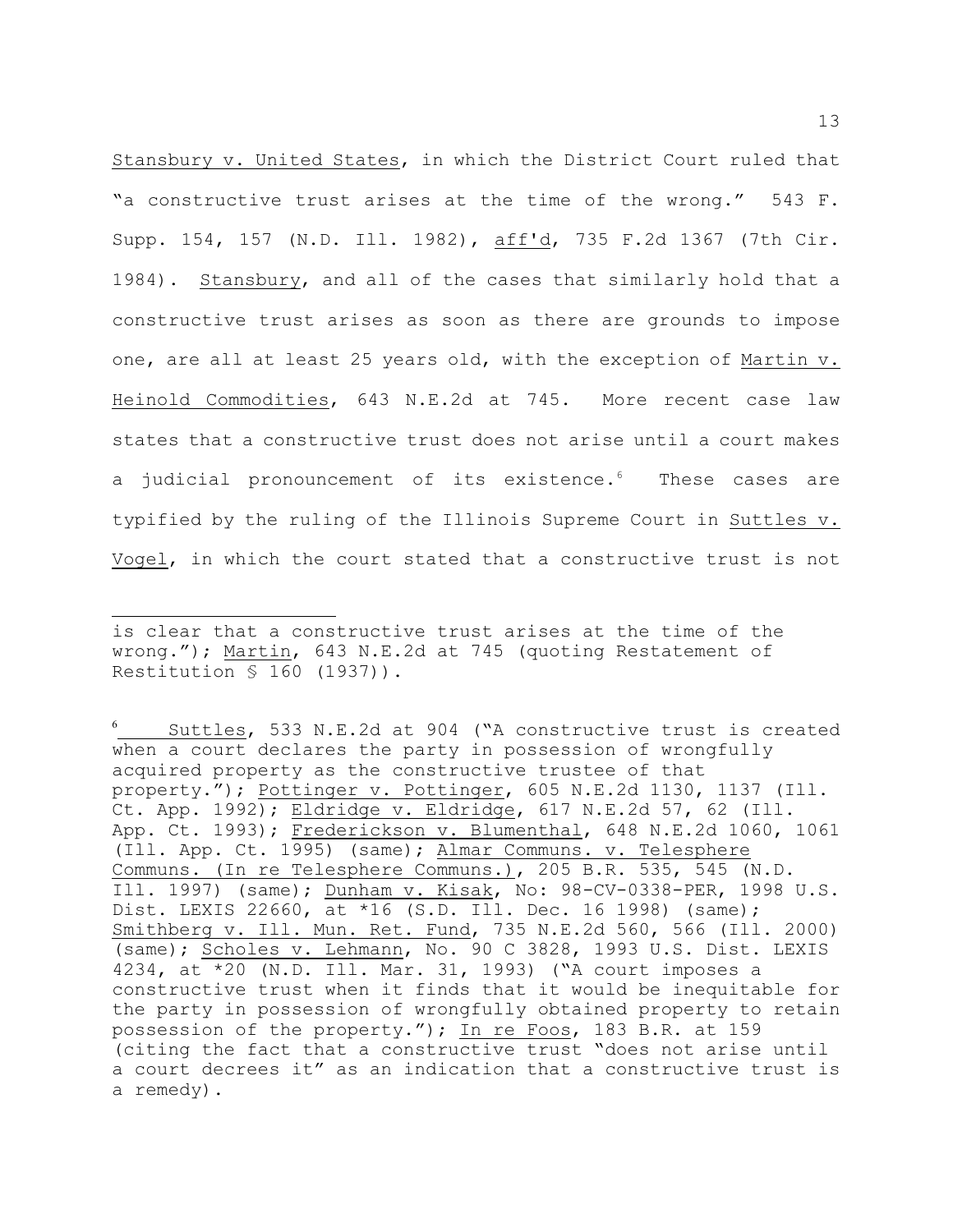created until "a court declares the party in possession of wrongfully acquired property as the constructive trustee of that property." 533 N.E.2d at 904. There is also a group of cases that ambiguously state that a constructive trust "arises only when that fraud is proved or when advantage is taken of a fiduciary relationship by the dominant party."<sup>7</sup>

Confusingly, though the Suttles cases clearly contradict and post-date the Stansbury cases, none of the Suttles cases explicitly overturn any of the Stansbury cases. In fact, none of the Suttles cases even recognize that there was ever any different law concerning the timing of the creation of constructive trusts in Illinois. Which line of cases, then, is appropriate to apply in this case?

This same precise issue was addressed in In re DVI, Inc., 306 B.R. 496 (Bankr. D. Del. 2004). In that case, Judge Walrath noted that the Illinois Supreme Court in Stansbury addressed the timing of the creation of a constructive trust as a necessary component of the ruling in that case. In Stansbury the court was asked to determine when a constructive trust was created over a

Anderson v. Lybeck, 154 N.E.2d 259, 262 (Ill. 1958); Perry <sup>7</sup> v. Wyeth, 184 N.E.2d 861, 863 (Ill. 1962) (same); Pucci v. Litwin, 828 F. Supp. 1285, 1301 (N.D. Ill. 1993) (same); Bear Kaufman Realty v. Spec Dev., 645 N.E.2d 244, 250 (Ill. App. Ct. 1994). The requirement that fraud be "proved" suggests that the party wishing to invoke a constructive trust must go before a court to create the trust. However, it is not clear from this statement whether judicial pronouncement is also required when a dominant party takes advantage of a fiduciary relationship.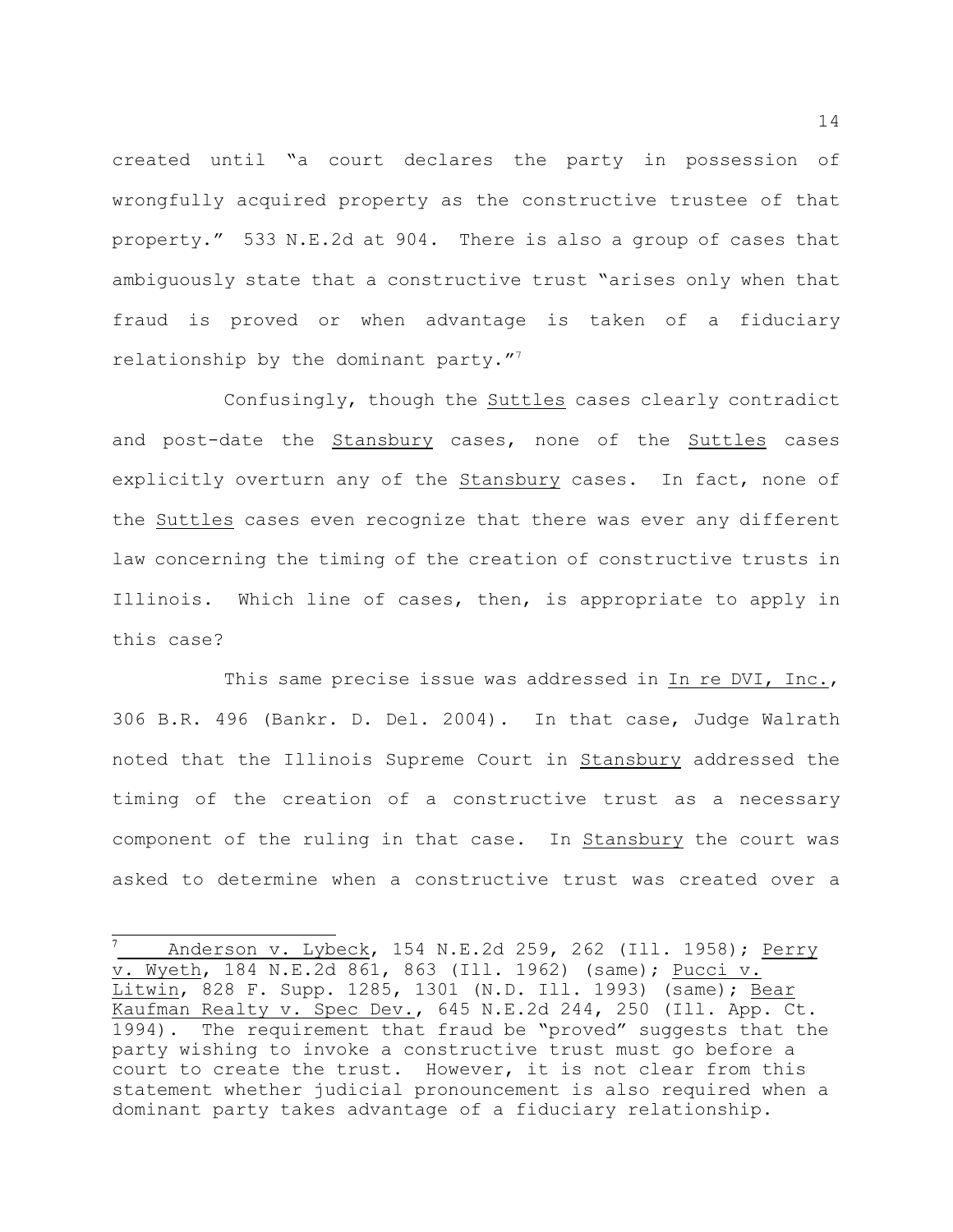decedent's property in order to determine whether the decedent's estate was liable for taxes on the property. 543 F. Supp. at 157. The court ruled that a constructive trust was created at the moment that the decedent obtained possession of the property, and therefore there was no tax liability. Id.

The issue was also addressed as part of the holding in Anderson v. Lybeck, 154 N.E.2d 259, 262 (Ill. 1958). In that case, the date when the constructive trust was created was relevant in determining whether the claim was barred by the statute of limitations. Id. at 263. The Illinois Supreme Court ruled that the constructive trust was established the moment that the defendant violated his confidential relationship with the plaintiff. Id.

In contrast, none of the Suttles cases hinge on the timing of the creation of the constructive trust. Had those courts stated that constructive trusts form at the time of the wrong, rather than at the time of a judicial pronouncement, it would not have changed the courts' rulings in any of those cases<sup>8</sup> These courts have typically only mentioned the timing of the creation of a constructive trust in passing, assumedly as a means of familiarizing the uninformed reader with the nature of constructive trusts. See, e.g., Almar Communs. v. Telesphere Communs. (In re Telesphere Communs.), 205 B.R. 535, 545 (N.D. Ill. 1997); and

Indeed, in In Re DVI, Inc., 306 B.R. at 500, Judge Walrath found that Suttles pronouncement was "at most...dicta."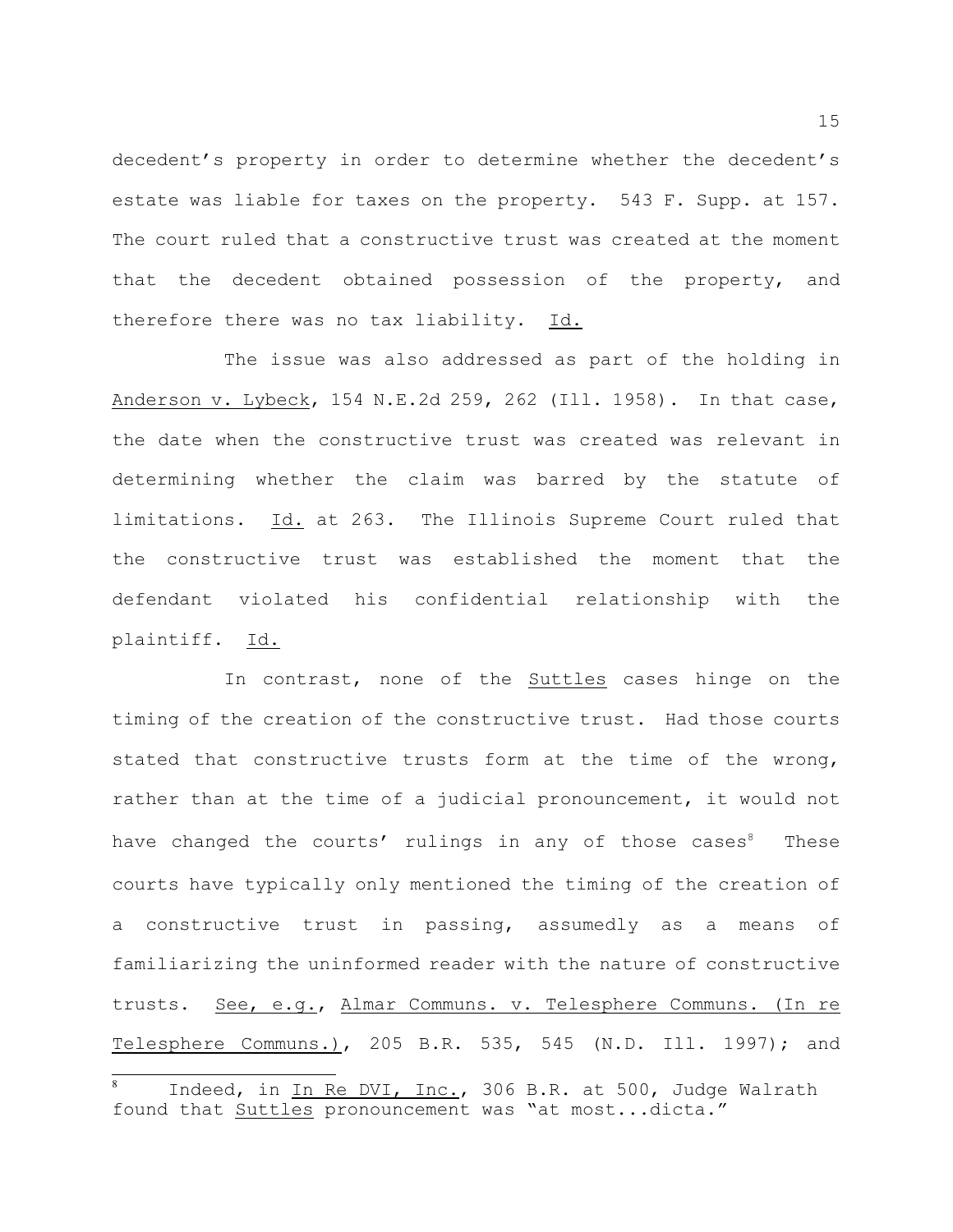Dunham v. Kisak, No. 98-CV-0338-PER, 1998 U.S. Dist. LEXIS 22660, at \*16 (S.D. Ill. Dec. 16, 1998).

In light of the fact that the Suttles cases address this issue indirectly, and fail to explicitly overturn the Stansbury cases, the Court finds that under Illinois law, "a constructive trust arises at the time of the wrong." In re DVI, 306 B.R. at 500. This conclusion is further fortified by the opinions of the majority of the states, which agree "that constructive trusts attach or relate back to the time of the unlawful act that led to the creation of the trust." Mullins v. Burtch (In re Paul J. Paradise & Assocs.), 249 B.R. 360, 371 (D. Del. 2000).<sup>9</sup> This rule is also endorsed by the Restatement of Restitution, which states:

> Where a person holding title to property is subject to an equitable duty to convey it to another on the ground that he would be unjustly enriched if he were permitted to retain it, a constructive trust arises.

Restatement of Restitution  $S$  160 (1937). Notably absent from the Restatement is any provision for the involvement of a court in the creation of a constructive trust.

See, e.g., Clark v. Wetherill (In re Leitner), 236 B.R. 420, 424 n.12 (Bankr. D. Kan. 1999) ("Under the majority state law rule, a constructive trust arises at the time of the occurrence of the events giving rise to the duty to reconvey the property, not at the date of final judgment declaring the trust as Omegas held."); Electric M & R v. Aultman (In re Aultman), 223 B.R. 481, 483 (Bankr. W.D. Pa. 1998) ("[C]onstructive trusts arise when the facts giving rise to the fraud or wrong occur, which fraud or wrong constitutes the basis for impression of the constructive trust.").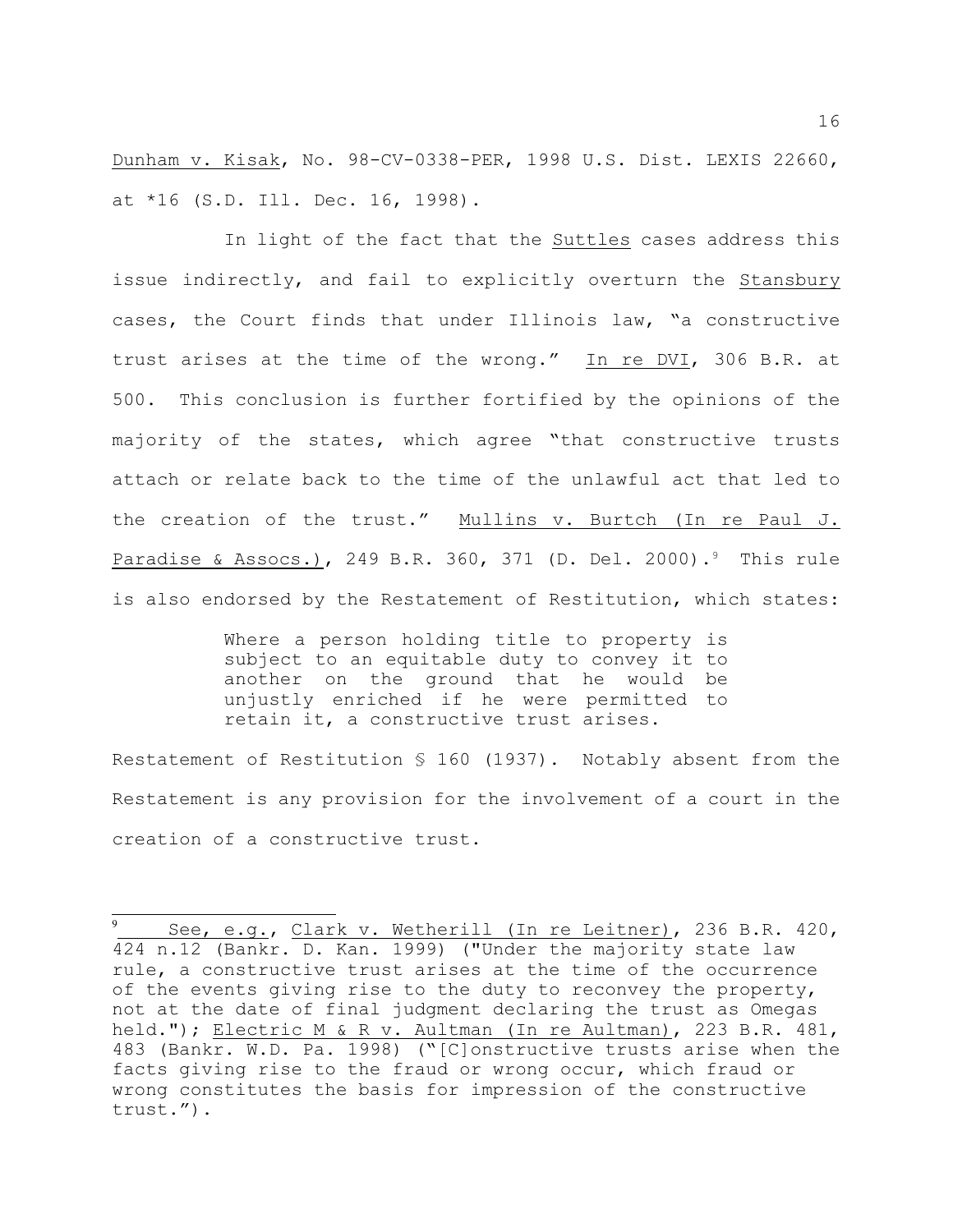A constructive trust arose in this case when the Debtor (either intentionally, or by accident) deposited a check made out to Defendant into its own bank account. The Debtor never had an interest in the money and it would not have entered the bankruptcy estate had the Debtor not transferred the money to Defendant. Therefore, the Debtor's transfer to Defendant was not a transfer "of an interest of the debtor in property" under § 547(b).

# Constructive Trusts Are Not Per Se Inconsistent With the Equities of Bankruptcy

Plaintiff argues that even if a constructive trust could be applied under Illinois law, it would be inappropriate in this case because constructive trusts are not consistent with the policy of the Bankruptcy Code. In support of this principle Plaintiff cites In re Omegas Group, 16 F.3d 1443, 1452 (6th Cir. 1994) and Oxford Org. v. Peterson (In re Stotler & Co.), 144 B.R. 385, 388 (N.D. Ill. 1992). Both of these cases are distinguishable because the parties who requested the constructive trusts had extensive business relationships with the debtor. In Omegas, the debtor had an agreement to sell the plaintiff computers that the debtor was to purchase from IBM. 16 F.3d. at 1445. The debtor accepted the plaintiff's money even though the debtor knew it had maxed out its credit with IBM and could not process the plaintiff's orders. Id. at 1446. After the debtor filed for bankruptcy, the plaintiff sued the debtor arguing for a constructive trust because the debtor had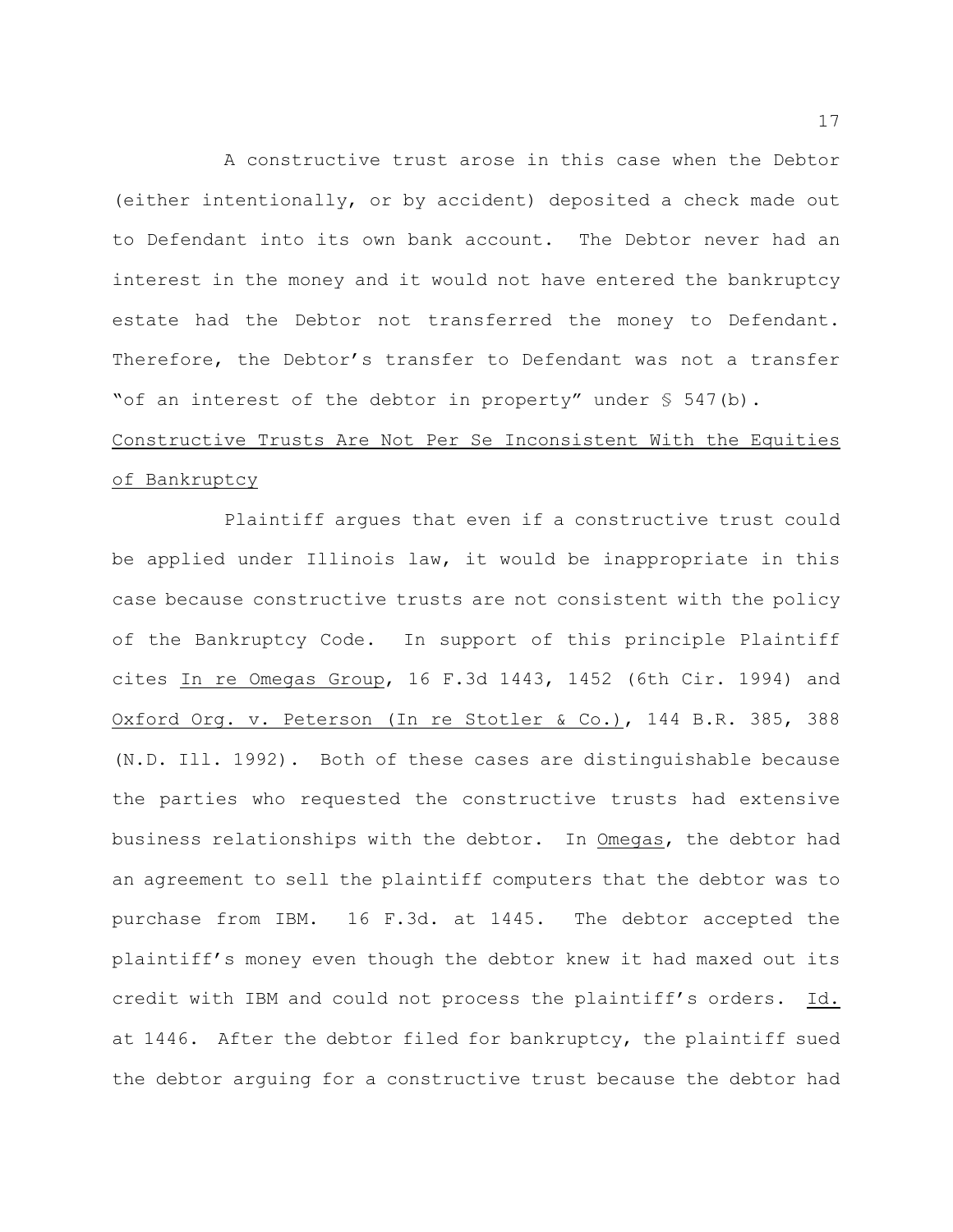made false representations to the plaintiff. Id. The Sixth Circuit ruled that, although the debtor had clearly acted inequitably, the plaintiff was just like any other creditor that had done business with the debtor, and therefore imposing a constructive trust would be tantamount to giving the plaintiff priority over all other similarly situated creditors. Id. at 1453. The court stated, "Constructive trusts are anathema to the equities of bankruptcy since they take from the estate, and thus directly from competing creditors, not from the offending debtor." Id. at 1452.

In Stotler, the plaintiff argued for imposition of a constructive trust over commissions that the debtor, a futures commodity merchant, owed to the plaintiff for the referral of a customer. 144 B.R. at 386. The constructive trust, the plaintiff argued, arose out of trade regulations that created a fiduciary relationship between the plaintiff and the debtor. Id. The court refused to impose a constructive trust stating that "a constructive trust is fundamentally at odds with the general goals of the Bankruptcy Code. . . . Imposition of a constructive trust clearly thwarts the policy of ratable distribution and should not be impressed cavalierly." Id. at 388.

The statements of the courts in Omegas and Stotler seem overly broad.<sup>10</sup> In the context of those cases, the imposition of

 $10$  The Sixth Circuit's assertion that constructive trusts are anathema to the equities of bankruptcy flies in the face of a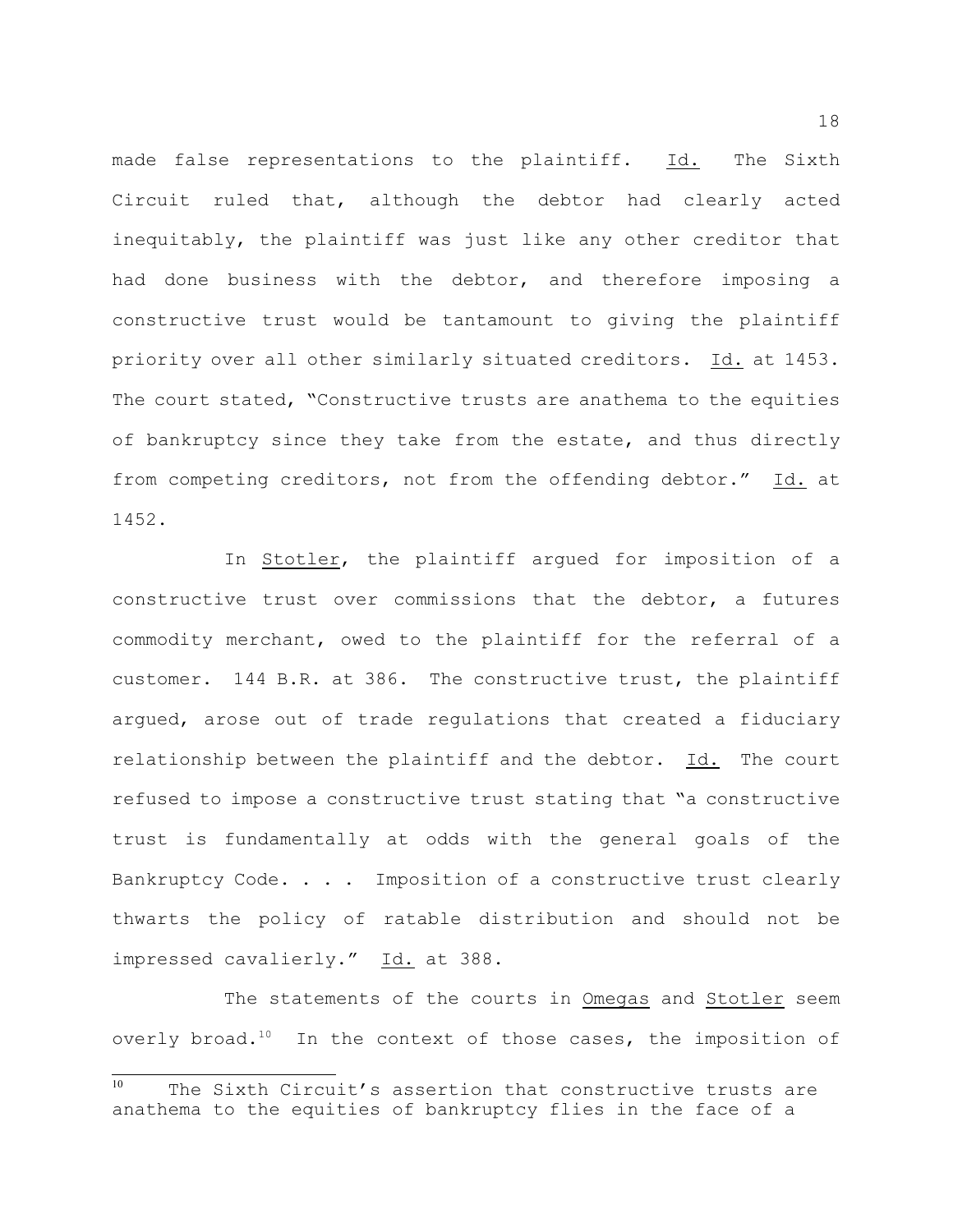a constructive trust would have been at odds with the equities of bankruptcy because it would have disturbed the equal treatment of similar creditors. However, the case at hand is different. Defendant is different from all of the Debtor's creditors in that Defendant had no business relationship with the Debtor. Unlike the Debtor's creditors, Defendant did not have a choice as to whether it would have a right as against the Debtor. Furthermore, while the plaintiffs in Omegas and Stotler sought a constructive trust as a remedy for fraud and unjust enrichment, Defendant in the case at hand seeks recognition of a constructive trust that came into existence as a result of either conversion or theft.

This latter distinction is recognized in Foos. In that case the debtor's client, McGrath, promised a law firm that she would pay overdue fees out of the proceeds of a sale of real estate. 183 B.R. at 153. The debtor represented McGrath in the

number of cases in which courts have recognized constructive trusts in the bankruptcy context. See, e.g., Luker v. Reeves (In re Reeves), 65 F.3d 670, 673 (8th Cir. 1995) (imposing a constructive trust on assets that the debtor had fraudulently transferred and ruling that "[a] constructive trust may be used to make the estate whole"); Sommer v. Vermont Real Estate Investment Trust (In re Vermont Real Estate Investment Trust), 25 B.R. 813 (Bankr. D. Vt. 1982) (imposing a constructive trust where the debtor retained the plaintiff's money in violation of the debtor's relationship of trust and confidence with the plaintiff); Belisle, 877 F.2d at 513 (imposing a constructive trust where the debtor convinced several business partners to put up money for the purchase of a leasehold property and then purchased all of the property in his own name); In re Unicom, 13 F.3d 321 (imposing a constructive trust where the debtor accidentally deposited the defendant's money into its own account).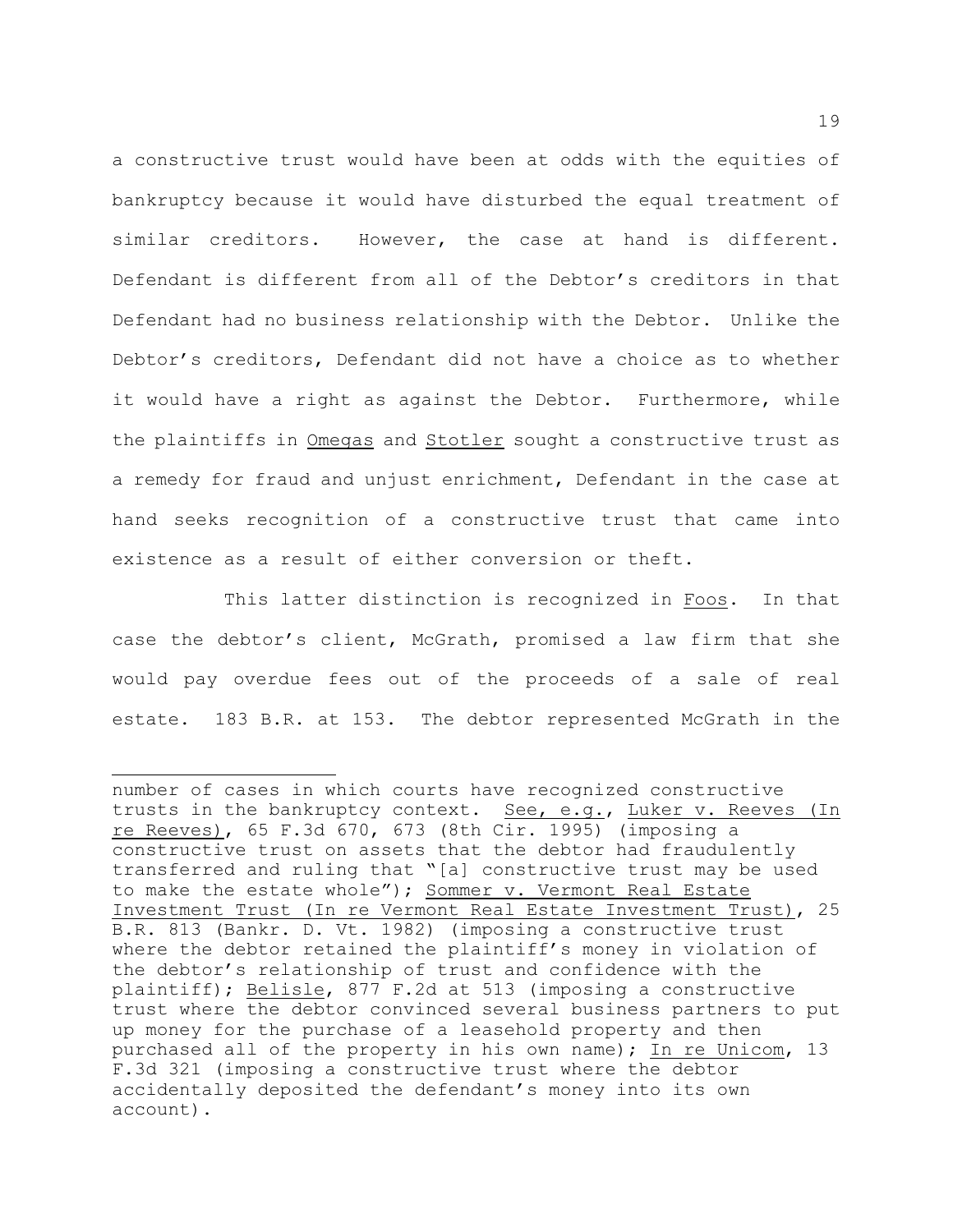sale of the real estate, and McGrath instructed the debtor to pay the law firm out of the proceeds of the sale. Id. The debtor kept the proceeds, mingling them with funds obtained through a Ponzi scheme, and falsely represented to the law firm that the sale had not yet occurred. Id. The law firm moved to intervene in an interpleader action and asserted that the debtor was holding its money in constructive trust. Id. The court ruled that no constructive trust formed under Illinois law. Id. at 159. However, the court stated that it could reach a different result in a situation where a plaintiff sought a constructive trust claiming prior ownership and theft rather than fraud and unjust enrichment. Id. at 158 n.8.

The case most analogous to the case at hand is In re Unicom Computer Corp., 13 F.3d 321 (9th Cir. 1994). The debtor in that case mistakenly deposited a check from the defendant into its own account after brokering a computer equipment sublease between the defendant and another party.  $Id.$  at 322-23. Upon realizing the mistake, the debtor returned the money. Id. at 323. But after filing for bankruptcy, the debtor filed a preference action to get the money back. Id. The court ruled that, during the time that the money was in the debtor's possession, the debtor was holding the money in constructive trust for the defendant. Id. at 325. Applicability of § 544(a)

Plaintiff argues that even if a constructive trust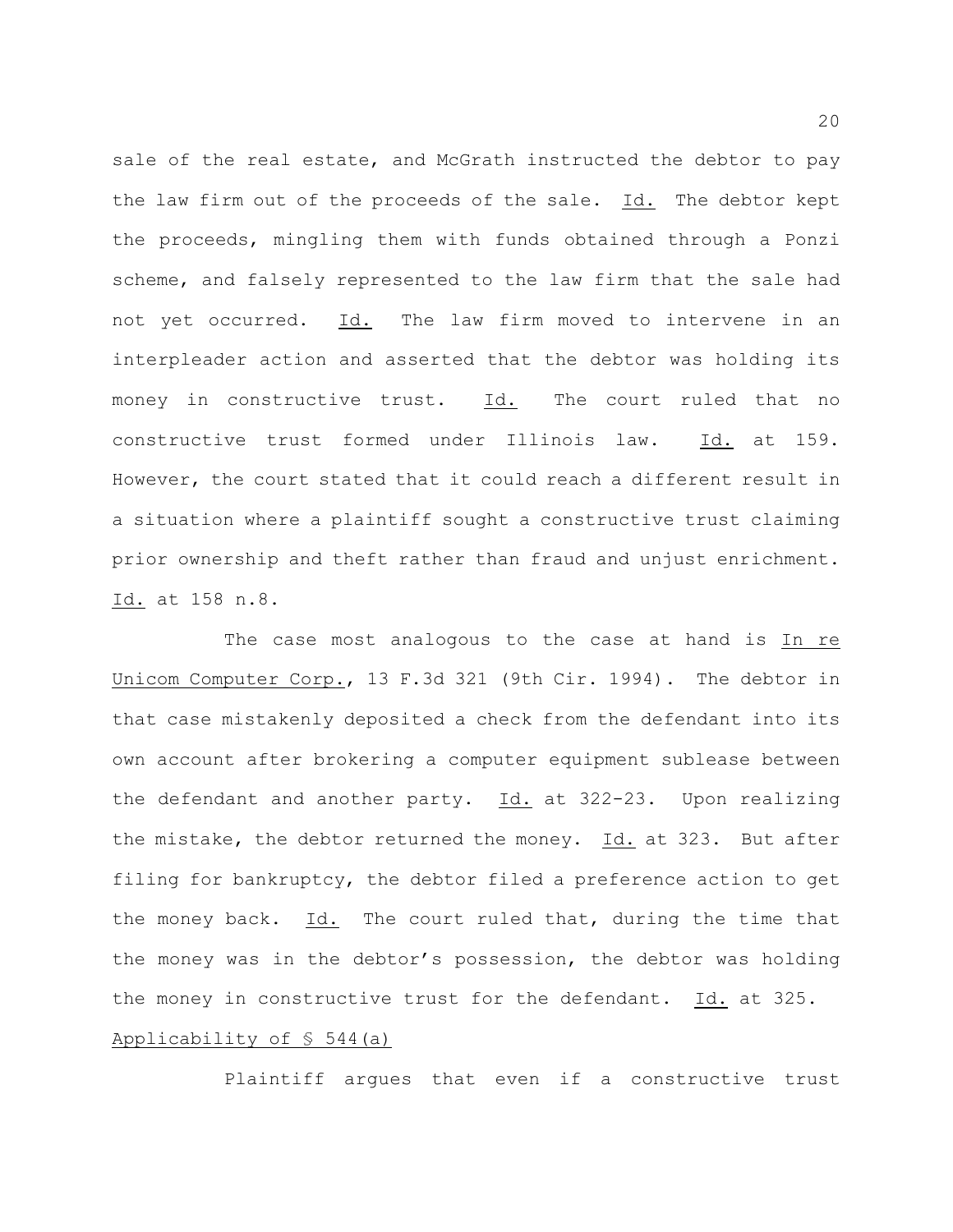applies and the money is kept out of the estate under  $\S$  541(d), Plaintiff can still bring the money into the estate through the strong arm powers of  $\S$  544(a). This section provides:

The trustee shall have, as of the commencement of the case, and without regard to any knowledge of the trustee or of any creditor, the rights and powers of, or may avoid any transfer of property of the debtor or any obligation incurred by the debtor that is voidable by--

(1) a creditor that extends credit to the debtor at the time of the commencement of the case, and that obtains, at such time and with respect to such credit, a judicial lien on all property on which a creditor on a simple contract could have obtained such a judicial lien, whether or not such a creditor exists; (2) a creditor that extends credit to the debtor at the time of the commencement of the case, and obtains, at such time and with respect to such credit, an execution against the debtor that is returned unsatisfied at such time, whether or not such a creditor exists . . . .

 $$544(a)(1)-(2)$ .

Plaintiff argues that a hypothetical creditor that obtained a judicial lien or an execution at the time of the Debtor's filing would have a right to the money superior to Defendant's equitable interest. Implicit in Plaintiff's argument is the rule that a constructive trust beneficiary's interest in property is, by definition, an unrecorded interest, which is inferior to the interest of a party with a recorded interest in the property such as a judicial lien or an execution.

However, although it is clear that a trustee may in some situations use § 544(a) to bring assets held by the debtor in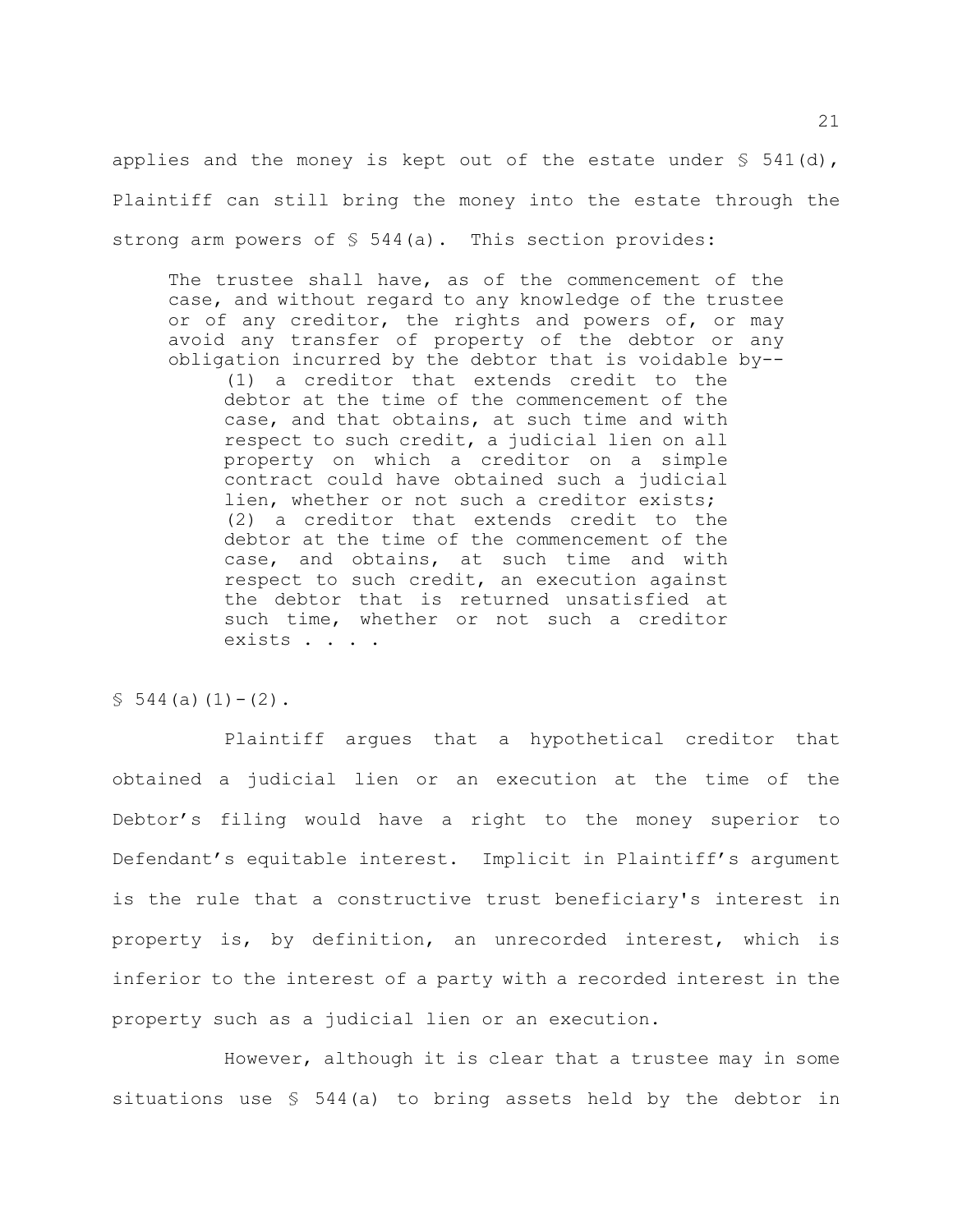constructive trust into the estate, it is not clear that Plaintiff may do that with the money that the Debtor transferred to Defendant in this case. In order for § 544(a) to work with respect to assets held in constructive trust, the rights of a hypothetical creditor who obtains a judicial lien  $(S 544(a)(1))$  or an execution  $(S 544(a)(1))$ 544(a)(2)) against the debtor on the filing date must be superior to the rights of an equitable interest holder under the applicable state law. Under Illinois law, neither status would allow Plaintiff to avoid a constructive trust. In re DVI, 306 B.R. at 503 (citing Software Customizer v. Bullet Jet Charter (In re Bullet Jet Charter), 177 B.R. 593, (Bankr. N.D. Ill. 1995); and In re Storage Tech. Corp., 55 B.R. 479, (Bankr. D. Col. 1985)).

In Bullet Jet Charter, the Bankruptcy Court for the Northern District of Illinois ruled that the trustee could not use its § 544(a)(1) strong arm powers to trump Software's equitable rights. 177 B.R. at 604. The court ruled, "The equitable rights of Software, being first in time, take priority over any right that might arise from the avoiding powers. Those avoidance rights are junior to the equitable ownership rights of Software that take precedence over a hypothetical judgment lien creditor under state law." Id. As a constructive trust in Defendant's favor arose in this case at the time that the check from Unilever came into the Debtor's possession, a hypothetical judicial lien or an execution formed at the time of the Debtor's filing would not give Plaintiff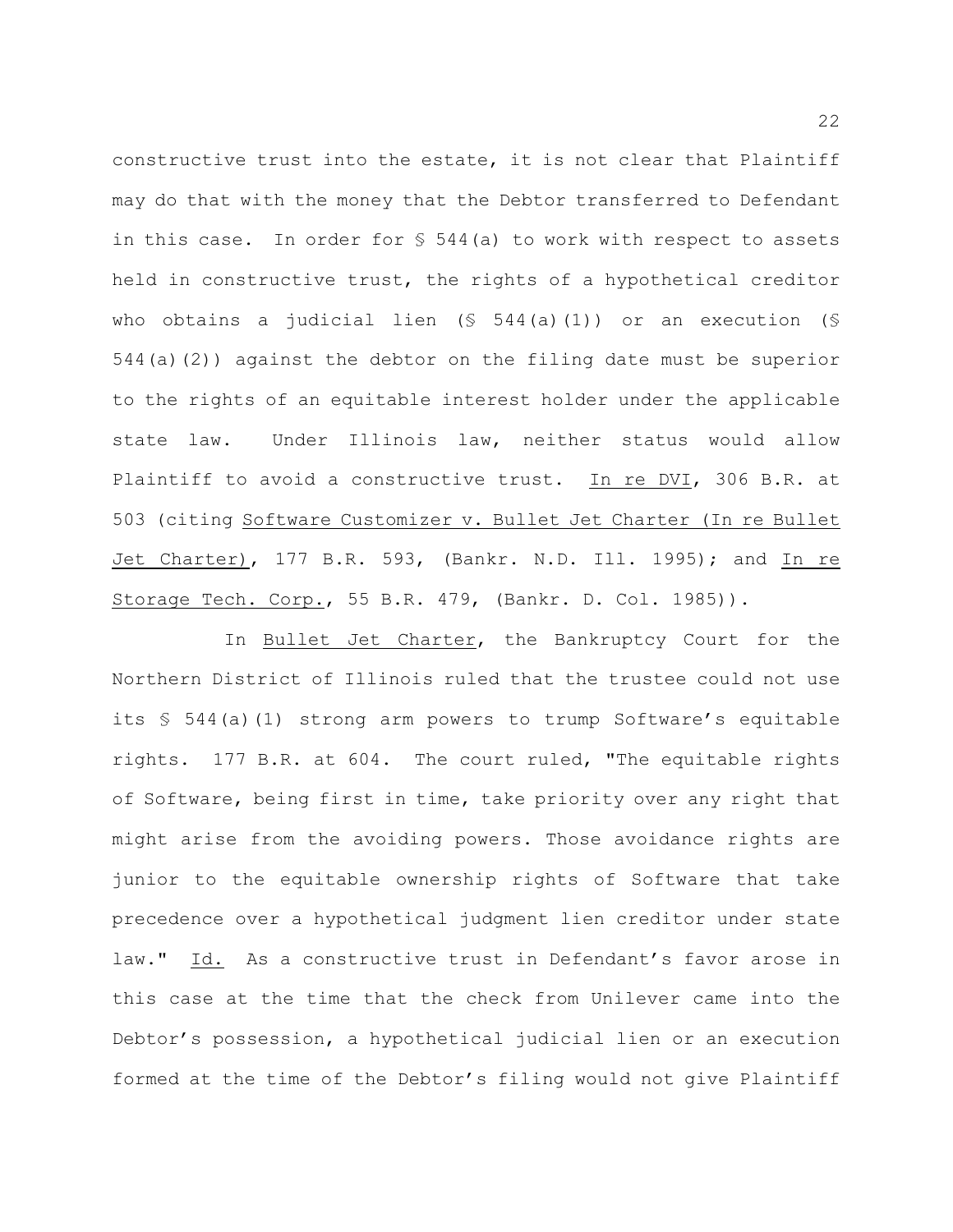a superior right to the money under  $\frac{1}{2}$  544(a)(1) or (2). Therefore, the Debtor's transfer of \$139,208.24 to Defendant was not a transfer of "an interest of the debtor in property" as required by § 547(b) because the Debtor only held that money in a constructive trust, which Plaintiff may not avoid under § 544(a).

## Defendant Was Not a Creditor Under  $\S$  547(b)(1)

One of the elements that Plaintiff must prove to be successful on this preference action is that the transfer to Defendant was "to or for the benefit of a creditor."  $\S$  547(b)(1). The Code defines a creditor as an "entity that has a claim against the debtor."  $\text{\$} 101(10)(\text{A})$ . A "claim" is a "right to payment."  $\text{\$}$ 101(5)(A). "Payment" means "[p]erformance of an obligation by the delivery of money or some other valuable thing accepted in partial or full discharge of the obligation." Black's Law Dictionary 1165 (8th ed. 2004). Although it may be argued that the Debtor had an "obligation" to return the funds, it seems to me that payment in this context implies a relationship between the debtor and the creditor or an obligation consensually entered into or required by law (e.g., a tort claim).

## No Transfer Occurred

There is another reason, independent of the above analysis and not addressed by the parties in their motion papers, why Plaintiff's  $$547(b)$  cause of action fails. Section 547(e)(3)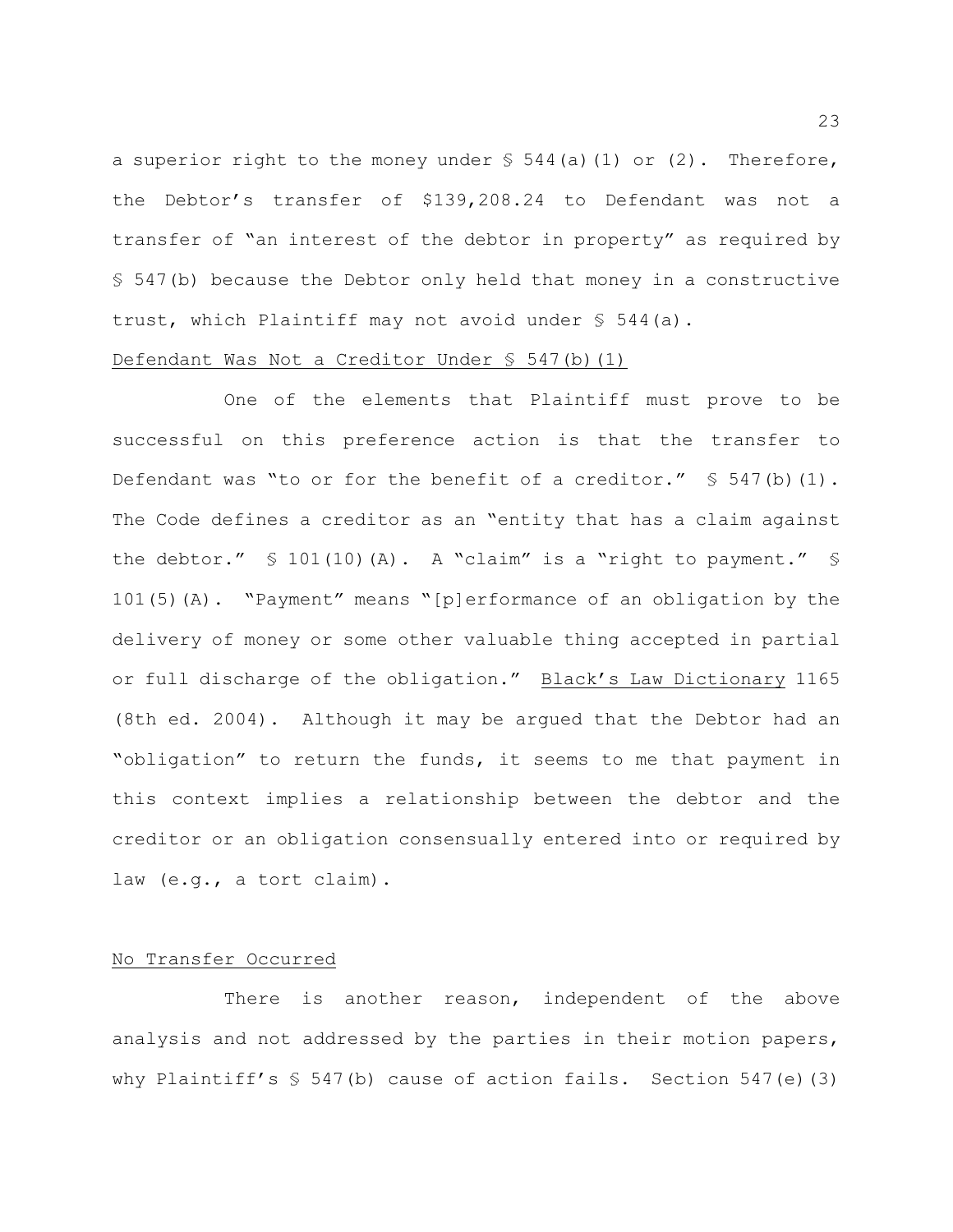provides: "For the purposes of this section, a transfer is not made until the debtor has acquired rights in the property transferred." Collier restates this provision to say "[a] transfer cannot be 'made' for preference purposes before the debtor has acquired rights in the property transferred." 5 Collier on Bankruptcy § 547.05[1][d]. Whether the Debtor intentionally converted the check or accidently took possession of it, it seems inescapable to me that the Debtor did not have any rights in the check. Black's Law Dictionary defines a "right" to include: "The interest, claim, or ownership that one has in tangible or intangible property." Black's Law Dictionary 1347. It is clear that the Debtor had no equitable interest in the check and it is equally clear that the Debtor had no legal interest in the check. To put it bluntly, the Debtor wrongfully converted the \$139,208.24 funds represented by the check.<sup>11</sup> This wrongful act could not possibly be viewed as giving the Debtor any rights in those funds.<sup>12</sup> This conclusion also makes

 $11$  Whrongful" is not limited to illegal or unlawful conduct. "Wrongful" includes: "Characterized by unfairness or injustice." Black's Law Dictionary, 1644; see also Suttles, 533 N.E. at 905 ("A constructive trust will not be imposed unless the complaint makes specific allegations of wrongdoing (citing cases), such as fraud, breach of fiduciary duty, duress, coercion or mistake.")

 $12$  Despite these undisputed facts regarding the Debtor's conduct, in one of its briefs, Plaintiff makes the following statement: "If the Debtor had retained the funds as of the Petition Date, Defendant would have no ownership interest in those funds and would have been a mere general unsecured creditor." (Doc. # 26, p. 11.) That statement has no basis in fact or law.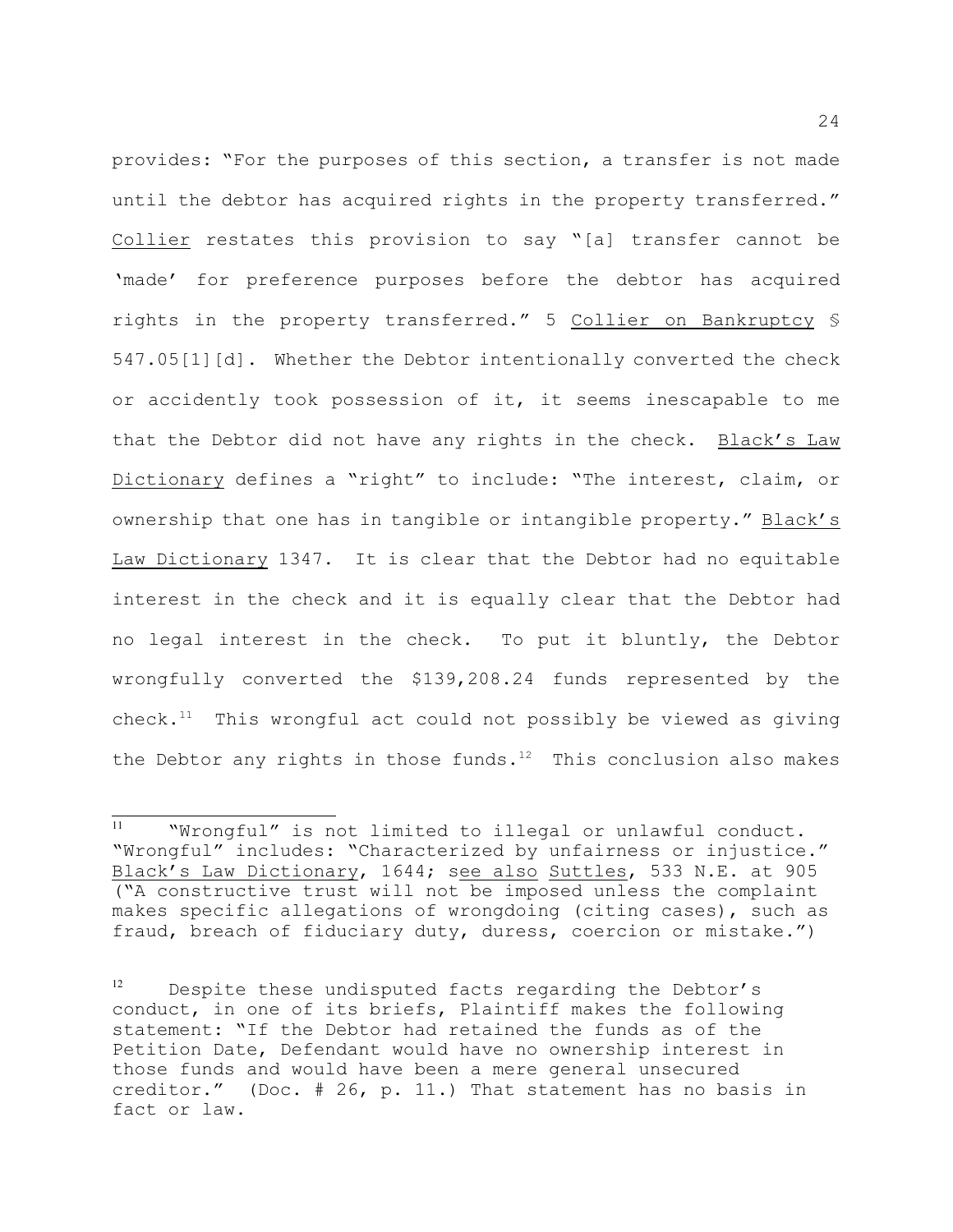it clear that a trustee's strong arm powers under § 544(a) could not defeat Defendant's entitlement to the funds.

## **CONCLUSION**

For the reasons set forth above, Plaintiff's motion for summary judgment is denied and Defendant's cross-motion for summary judgment is granted.

In addition to the preference count, the complaint also seeks (1) "Recovery of Transferred Property Under 11 U.S.C. § 550," (2) "To Preserve Property Pursuant to 11 U.S.C. § 551," and (3) "Disallowance of Claims Pursuant to 11 U.S.C. § 502(d)." All of these counts are derivatives of the preference count and must therefore be dismissed as well.